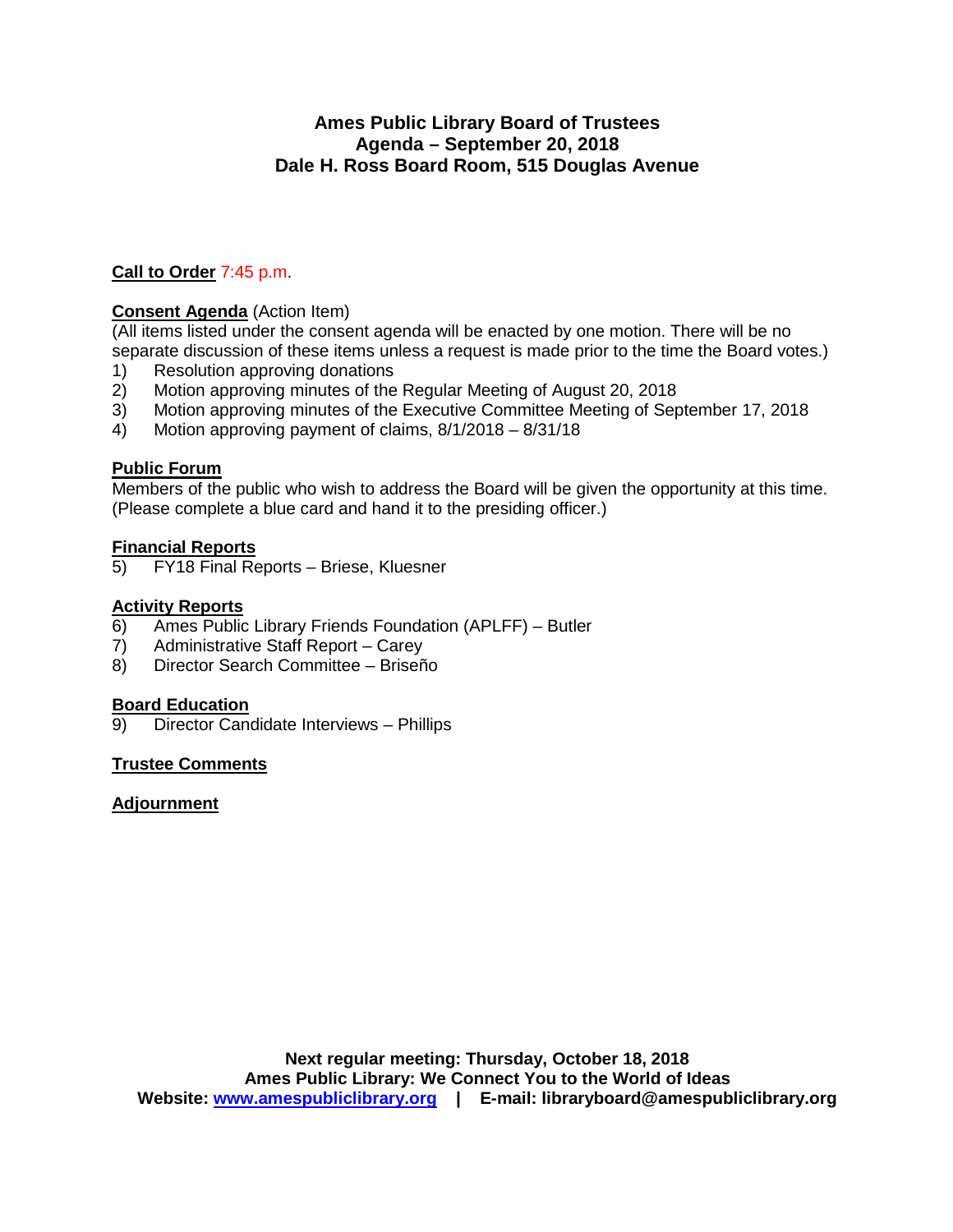# **Donations**

# **BOARD OF TRUSTEES AMES PUBLIC LIBRARY SEPTEMBER 20, 2018**

Be it resolved that the Board of Trustees, Ames Public Library, accepts the following donations:

1) In memory of George H. Junkhan from Joy Serovy .................................... \$50.00

\_\_\_\_\_\_\_\_\_\_\_\_\_\_\_\_\_\_\_\_\_\_\_\_\_\_\_\_\_\_\_\_\_\_\_\_ \_\_\_\_\_\_\_\_\_\_\_\_\_\_\_\_\_\_\_\_\_\_\_\_\_\_\_\_\_\_\_\_\_\_\_

Charles Glatz, President Sarah Barchman, Secretary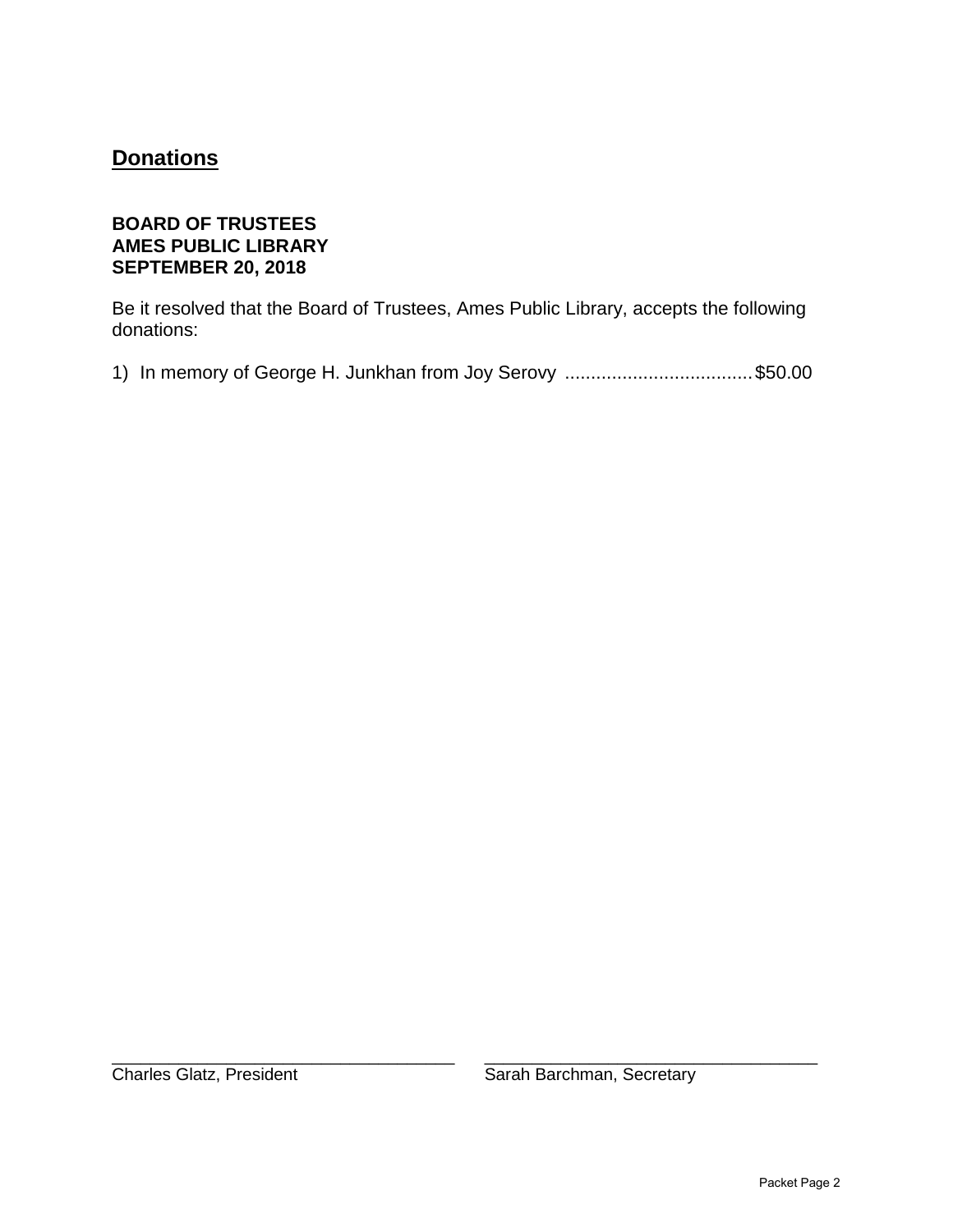#### **Ames Public Library Board of Trustees Minutes of the Regular Meeting August 20, 2018**

The Ames Public Library (APL) Board of Trustees met in regular session on Monday, August 20, 2018 in the Dale H. Ross Board Room, 515 Douglas Avenue, with Barchman, Briese, Butler, Glatz, Kluesner, Linch, Raman, and Wang in attendance. Marshall was excused. Library Director Carey, Assistant City Manager Brian Phillips, and Customer Accounts Services Manager Tracy Briseño were also present.

**Call to Order:** Board President Glatz called the meeting to order at 7:00 p.m.

## **Consent Agenda:**

**Moved by Butler, seconded by Wang, to approve the following items on the consent agenda:**

- 1) Resolution accepting donations:
- a) From Anonymous, in gratitude for reference assistance ............................. \$20.00
- 2) Motion approving minutes of the regular meeting of July 19, 2018
- 3) Motion approving payment of claims 7/1/2018 7/31/2018 (2017/18 accruals)
- 4) Motion approving payment of claims 7/1/2018 7/31/2019 (fiscal year 2018/19)

Glatz stated that he had made up the quorum at last month's meeting and was counted as having voted in the minutes, but said he didn't actually vote. He also remarked that the claims show payments made to Bank of America, but don't show what items are actually being purchased; he wondered how conflict of interest was monitored on credit card purchases and suggested that the Budget and Finance Committee discuss the issue at its next meeting.

#### **Vote on Motion: 7-0. Approved unanimously. Resolution No. 2018-L025 adopted.**

**Recognition of Jerri Heid's Induction into the Grade Level Reading (GLR) Council of Champions:** Jean Kresse, President and Chief Executive Officer of United Way of Story County, congratulated Youth Services Manager Jerri Heid on being inducted into the GLR Council of Champions during the national conference in Philadelphia last month. Kresse spoke about the history of this nation-wide movement to ensure that all children accomplish third-grade reading proficiency by the time they reach third grade. The project began in Ames in 2012 and has steadily expanded to include more programs, more partners, more students, and to extend across Story County. Kresse said that Heid has been involved from the beginning and was nominated for this honor by Story County Reads because her enthusiasm and dedication has been instrumental in the growth and success of the GLR program.

Heid expressed thanks to Carey and her co-workers, saying that their support had been crucial.

## **Public Forum:** None.

**Ames Public Library Friends Foundation (APLFF) Report:** Glatz reported that Literary Grounds had \$2,800 in earnings in July; the Teen Advisory Group is seeking volunteers for its 5K fundraiser on August 25; a successful Pub Fiction fundraiser was held on August 16; and the next Author Café till take place on October 14. The APLFF Directors were sent the survey inviting input on qualities desired in the next library director by the APLFF Board President.

**Administrative Staff Report:** Library Director Carey started with personnel changes, stating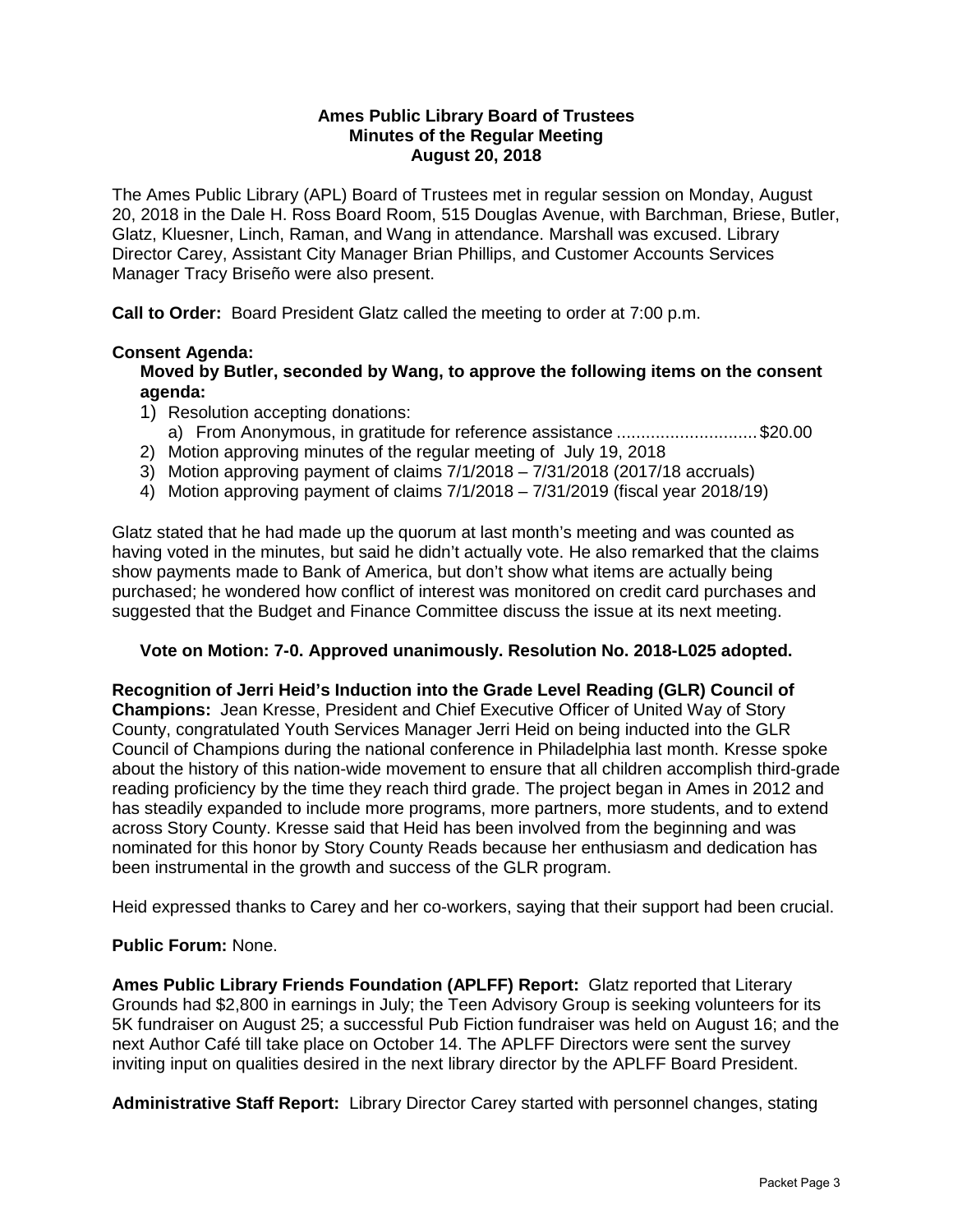that Melissa Ulbrich had joined the staff as a Cataloging Clerk. Interviews are to take place later in the week for person to fill a clerk position in Youth Services which is open as a result of Emily Filos' departure, and Customer Account Services also has an opening.

Carey said that the Summer Food Program was to run through Wednesday. She was pleased that members of the School Board, Board of Supervisors, State House, and Library Board had visited over the summer. Many of them were surprised at the level of engagement they observed in the kids and were impressed by the evident dedication of the youth volunteers.

Carey reported that the last Camp Drag program had been held August 18. She said feedback from community dropped off after first event. An All Ages Drag Show will be taking place in September. Carey said that about half of the kids who attended the camps will appear in the show. She said an article on the programs by Teen Librarian Tanvi Rastogi appeared in a recent edition of *Library Journal*.

Community Relations Specialist Susan Jasper has started new collaborations with Iowa State University (ISU). Carey highlighted two upcoming library programs: "Why Farmer Archives Matter" on September 11, which goes along with an exhibit at Parks Library; and a presentation on September 27 by President Wendy Wintersteen on ISU opportunities for women, entitled "Working My Way Up the Ranks."

Also coming in September, said Carey, are the Maximum Ames Music Festival, a Community Sing sponsored by the Ames Mennonite and First Baptist Churches, and author programs.

Carey said an excerpt of a *Washington Post* article recently appeared in the *Ames Tribune*. The reporter was looking at Ames' low unemployment rate and said that APL kept popping up in conversations with persons at social service agencies, schools, and elsewhere. He came to the Library while the free lunch was being offered and wrote about the difficulties many people continue to face in spite of Ames' low unemployment rate. Trustee Butler said the *Cedar Rapids Gazette* ran the article on its front page.

**Director Search Committee (DSC) Report:** Assistant City Manager Brian Phillips updated the Board on the committee's recent work. He said 81 responses were received from staff and volunteers on the qualities they desire in the next director—60 of them were face-to-face interviews. Phillips had tried to draw major themes from the input and distributed his summary around the table. Phillips said the next step will be to work on the marketing materials and he hoped the job advertisement could be posted by September 1. On a personal note, Phillips said he was pleased to hear the passion staff and volunteers expressed about the library.

Board President Glatz thanked Phillips for his dedication to the effort and his fine work.

The committee sought Board direction on whether Ames residency should be a condition for employment, what provisions for relocation should be offered, and how much involvement the entire group would have in the on-site interview process. Considerations were detailed in the staff report Phillips had prepared for the meeting.

#### **Moved by Kluesner, seconded by Raman, to indicate that the Board would prefer Ames residency, but not require it.**

There was agreement that it will be important for the director to be involved in the community and responsive to the taxpayers, but the overriding concern was to attract the very best candidates and it was felt that a residency requirement could potentially be a deal-breaker for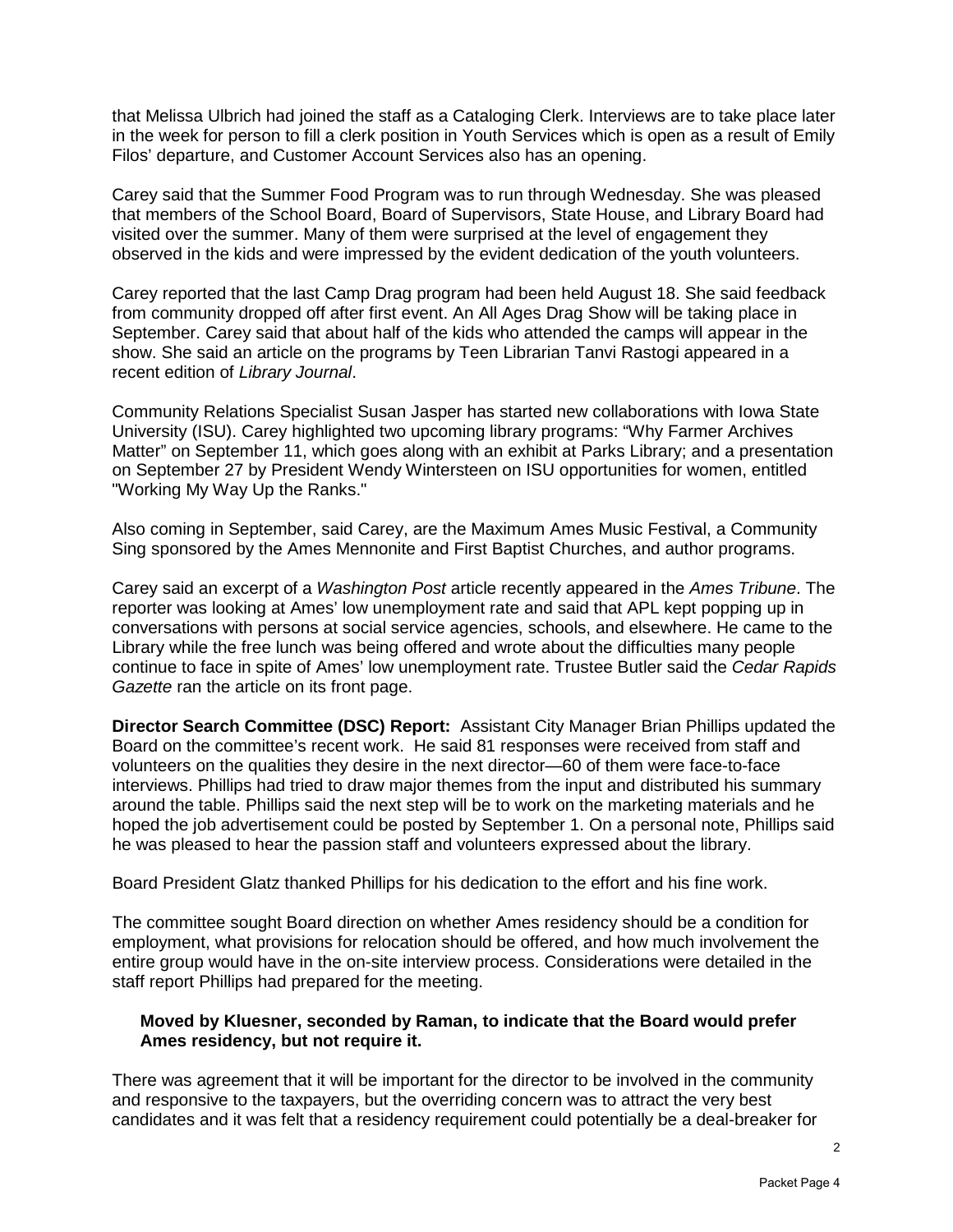some candidates, depending on their personal or family circumstances.

#### **Wang offered a friendly amendment to restate the motion to indicate that the Board "would strongly prefer Ames residency, but not require it." Amendment accepted by Kluesner. Vote on Motion as Amended: 7-0. Motion carried unanimously.**

Phillips explained that the City's practice is to reimburse department heads up to 10% of salary for relocation expenses, which could include temporary housing, as long as the person relocated to Ames.

## **Moved by Raman, seconded by Wang, that the relocation stipend be paid only if the individual is moving to Ames.**

It was suggested that the two motions might send a mixed message, but others maintained that the stipend would serve as an incentive to relocate to Ames without limiting the recruiting pool.

# **Vote on Motion: 4-1-2 (Kluesner, Linch, Raman, and Wong voting aye; Briese voting no; Barchman and Butler abstaining). Motion declared carried.**

Discussion ensued about the on-site interview process. The trustees agreed that it would be important to meet privately with each candidate. It was suggested that the board interview take place shortly after the public presentation so that it could form the basis of the conversation.

Recognizing that the trustees' schedules might preclude the possibility that all nine of them could attend every interview, Briseño was asked to conduct a poll about their availability between November 5 and 16. Phillips stressed that the formal interviews needed to be very consistent, with the same interviewers, the same questions, conducted in the same order, etc. It was determined that if one or two trustees couldn't be present when the rest were available, the committee would find another way for them to have some sort of substantive meeting with each candidate. Phillips also said that if certain persons could not commit to attending all sessions, another possibility, while not favorable, would be to let them opt out.

When asked how the open meetings law applied to the director selection process, Phillips stated that if all the trustees conducted an interview, it would be considered a public meeting; however, candidates may request that their interview be held in closed session. When it meets to wrap up the process—evaluate the candidates, consider conditions of employment, discuss the salary levels, etc.—the Board itself has the option of voting to go into closed session.

#### **Moved by Raman, seconded by Barchman, to make an interview with the Board part of the on-site process. Vote on Motion: 7-0.**

## **Confidentiality and Library User Records Policy:**

**Moved by Raman , seconded by Kluesner, to adopt a resolution approving revisions to the Confidentiality and Library Records Policy as presented/amended.**

When asked if customers understood that possession of a library card implied that the holder's consent had been given, Briseño stated that the matter is discussed with everyone when their card is issued.

Staff was asked how the Library's confidentiality agreement worked and if it could be enforced.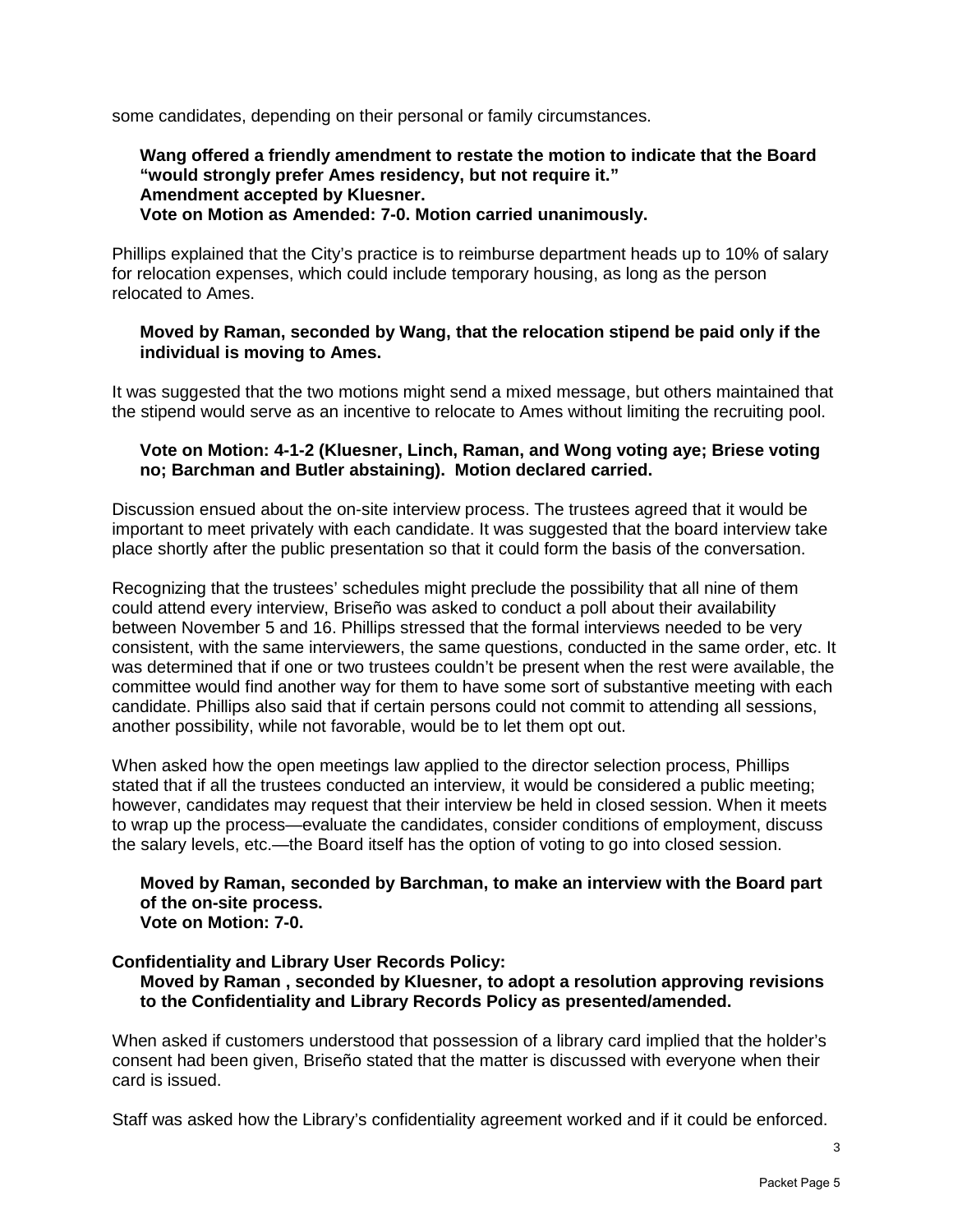Carey replied that the issue is taken seriously and discussed with staff. She said there are circumstances in which a breach could be an oversight, but a supervisor would have a discussion with an employee if he/she broke confidentiality. Every attempt is made to thoroughly cover the matter in training.

**Vote on Motion (as presented): 7-0. Approved unanimously. Resolution No. 2018-L026 adopted.**

**Library Security Cameras Policy:** 

**Moved by Wang, seconded by Butler, to adopt a resolution approving revisions to the Confidentiality and Library Records Policy as presented/amended. Vote on Motion (as presented): 7-0. Approved unanimously. Resolution No. 2018-L027 adopted.**

**Internet Use Policy and Guidelines Policy:** It was noted that the policy applies to all Internet usage and devices.

The trustees questioned what "some information about checkout of devices and computers" was meant in the Library Practices section. Briseño explained that staff can check to see who used a particular computer or checked out a laptop—information that is useful if any damage has been done, for example. The trustees thought the terminology was ambiguous and felt the policy would be clearer if the opening phrase in the first sentence were eliminated.

Glatz said that the hyperlink to the *Library Bill of Rights* needed to be updated; it directed a person to the *Interpretations of the Library Bill of Rights*, rather than the bill itself.

**Moved by Raman, seconded by Wang, to adopt a resolution approving revisions to the Internet Use Policy and Guidelines Policy with a change in the first sentence under Library Practices to read "The Library does not retain browser history or personal information," and correction of the hyperlink directing persons to the**  *Library Bill of Rights* **under References. Vote on Motion: 7-0 . Approved unanimously. Resolution No. 2018-L028 adopted.**

**Social Networking Policy:** There was general discussion about the policy. When asked if deleting "off topic" comments were a form of censorship, staff explained that the practice was simply an attempt to keep conversation threads focused on library-related matters.

Questions were raised about the reference to "liking" and "following" on social media sites. Staff explained that the disclaimer about online relationships with persons or organizations was analogous to the neutral position the Library takes with respect to the content of books or programs. When asked what might be lost if APL didn't "like" or "follow" any author or organization, staff stated that the Library would lose the opportunity to push content, engage in conversations, and see what others are saying about the Library. It was noted that an added benefit of social media is that it goes beyond advertising—it can promote community building and on-going relationships.

Asked if other platforms were being used, Carey stated that APL has a Twitter account, but has been cautious in using it, in part because it would demand a huge time commitment.

**Moved by Barchman, seconded by Wang, to table this matter and direct staff to look at other libraries to see what they are doing with regard to a Social Networking Policy. Vote on Motion 7-0: Approved unanimously.**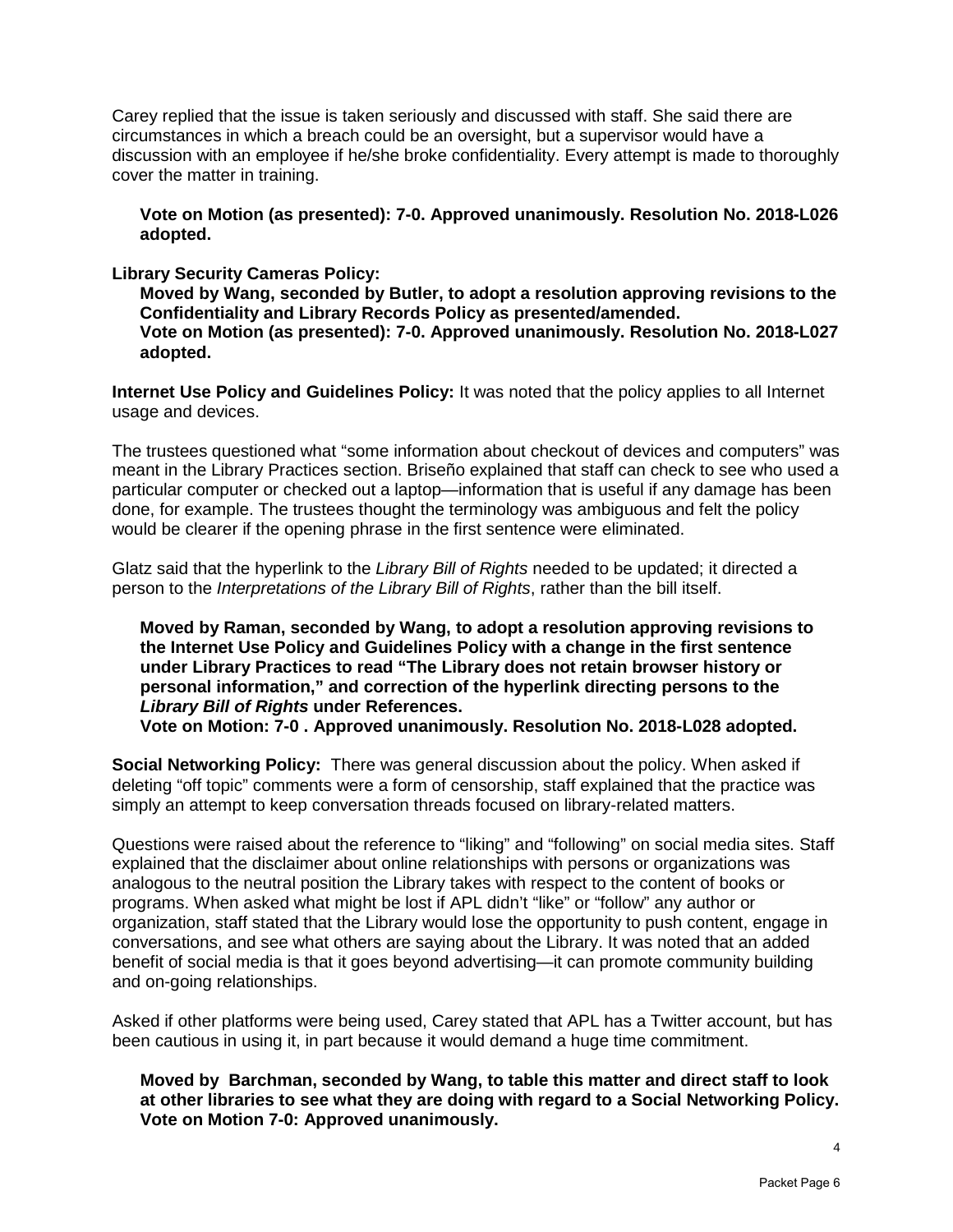**Conduct in the Library Policy:** Carey said that any illegal behavior is against policy, but certain issues are put into writing to ensure that the community knows how the Library functions and to aid staff. It was suggested that staff check to make sure the policy conforms to the Department of Justice's new laws with respect to animals.

**Unattended Children Policy:** The trustees wondered how it was determined that nine-yearolds could be alone in the library, but those eight and under needed to be accompanied. Carey said that APL looked at other libraries and other City departments. She said that age may not determine whether or not a child is mature enough to be at the Library alone, and there may be times when children under nine are unaccompanied, but APL's Unattended Children Policy points to a child who draws attention to himself. The Conduct in the Library Policy applies to a child who is older than eight and disruptive.

**Board Meeting Videography:** Video recording of the Board's Regular Meetings had been suspended during the summer so the equipment could be used at Municipal Band Concerts. It was reported that there had only been one viewing of the on-demand recording since January.

**Moved by Raman , seconded by Briese, to discontinue videography of Library Board Regular Meetings.** 

**Vote on Motion: 7-0. Approved unanimously.** 

#### **Trustee Comments:**

Raman recommended that the Board President ask to hear the votes of those in favor, opposed, or abstaining separately, so responses could be heard better.

Kluesner complimented Brian Phillips' thorough and helpful work with the DSC.

Briese also thanked Briseño for her assistance on the DSC and congratulated Jerri Heid for her service to the community and inspiration.

Butler stated that she was impressed with APL being featured in so many newspapers.

Wang said she very much appreciated the award presentation.

Glatz acknowledged Briseño's valuable support—her beating the bushes for participants in the Search Committee's feedback sessions was crucial.

## **Adjournment:**

#### **Moved by Barchman, seconded by Wang, to adjourn at 8:56 p.m. Vote on Motion: 7-0. Motion carried unanimously.**

The next regular meeting will be on Thursday, September 20, 2018, at 7:00 p.m., in the Dale H. Ross Board Room, Ames Public Library, 515 Douglas Avenue.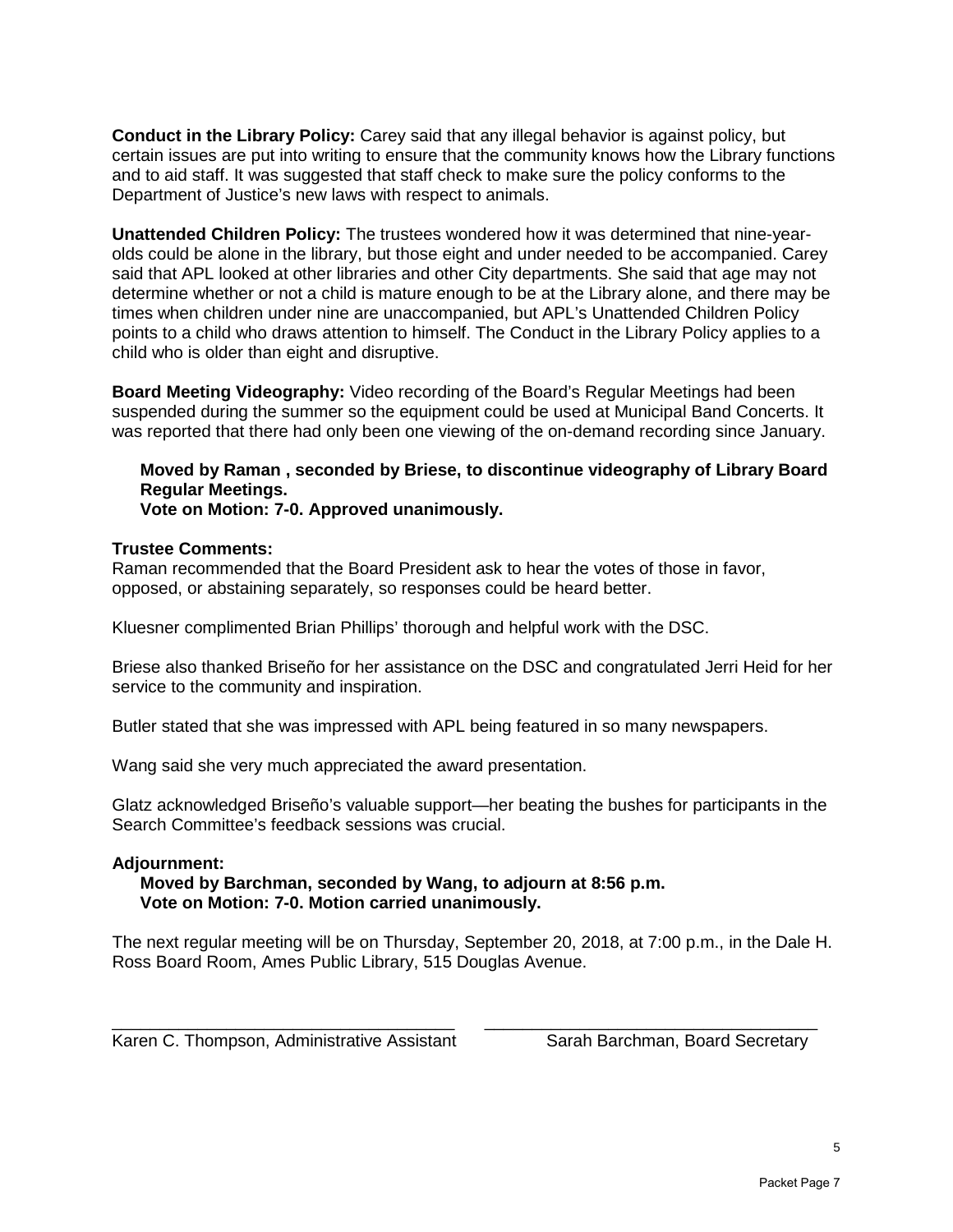# **Ames Public Library Board of Trustees Executive Committee Meeting Minutes September 17, 2018**

The Executive Committee of the Ames Public Library (APL) Board of Trustees met via electronic mail on September 17, 2018. President Charles Glatz, Vice President Roger Kluesner, Secretary Sarah Barchman, and Library Director Lynne Carey participated.

On September 17, Carey advised the committee and Library Administrative Assistant Karen Thompson that the September 20 meeting agenda was relatively light, except for a presentation that was to be made by Assistant City Manager Brian Phillips. Phillips had advised staff that he would be unable to arrive until 7:45 or 8:00 p.m.

Article IV(1) of the Library Board's bylaws allows the time of the Board's Regular Meeting to be changed by a vote of the Executive Committee.

#### **Moved by Glatz, seconded by Barchman, to change the time of the September 20, 2018, meeting from 7:00 p.m. to 7:45 p.m. Vote on Motion: 3-0. Motion carried unanimously.**

Karen Thompson, Administrative Assistant Sarah Barchman, Secretary

\_\_\_\_\_\_\_\_\_\_\_\_\_\_\_\_\_\_\_\_\_\_\_\_\_\_\_\_\_\_\_\_\_\_\_\_ \_\_\_\_\_\_\_\_\_\_\_\_\_\_\_\_\_\_\_\_\_\_\_\_\_\_\_\_\_\_\_\_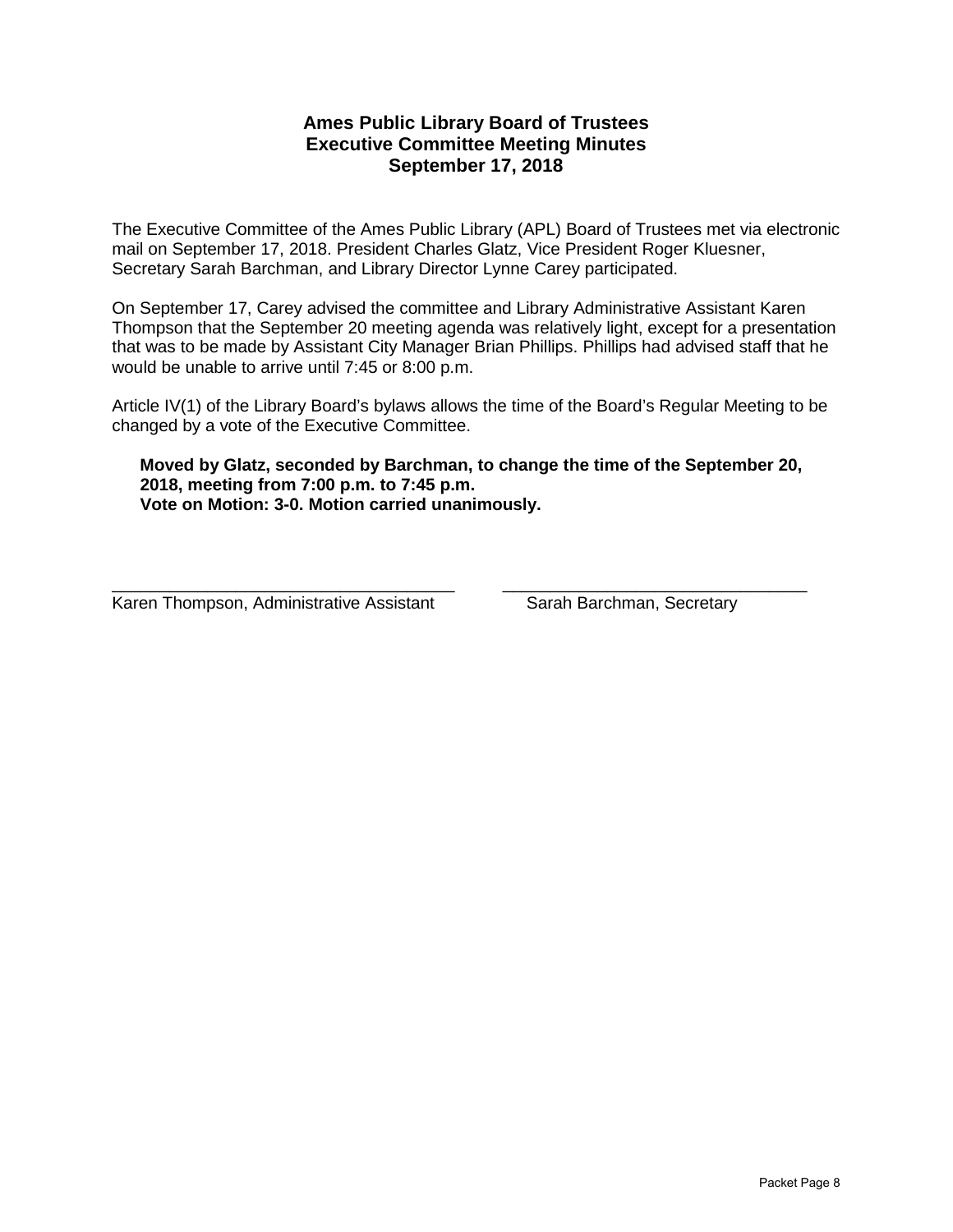| Administration                   |                              |                                     |           |
|----------------------------------|------------------------------|-------------------------------------|-----------|
| PAYROLL SUMMARY                  | PERMANENT SALARIES/WAGES     | \$                                  | 44,051.00 |
| PAYROLL SUMMARY                  | TEMPORARY SALARIES/WAGES     | \$                                  | 1,476.00  |
| PAYROLL SUMMARY                  | <b>IPERS DISABILITY</b>      | \$                                  | 222.47    |
| <b>PAYROLL SUMMARY</b>           | LIFE INSURANCE               | \$                                  | 67.50     |
| PAYROLL SUMMARY                  | <b>HEALTH INSURANCE</b>      | \$                                  | 7,853.06  |
| PAYROLL SUMMARY                  | <b>MEDICARE FICA</b>         | \$                                  | 648.49    |
| PAYROLL SUMMARY                  | <b>FICA</b>                  | \$                                  | 2,772.80  |
| PAYROLL SUMMARY                  | <b>IPERS</b>                 | \$                                  | 4,297.75  |
| PAYROLL SUMMARY                  | <b>WORKERS COMPENSATION</b>  | \$                                  | 156.51    |
| <b>CORR JULY PRINTING CHRGS</b>  | PRINT SHOP SERVICES          | \$                                  | (33.20)   |
| JULY 2018 PRINTING CHRGS         | PRINT SHOP SERVICES          | \$                                  | 66.40     |
| <b>JULY TELEPHONE CHARGES</b>    | <b>CITY PHONE SERVICE</b>    | \$                                  | 380.48    |
| <b>JULY LONG DISTANCE CHGS</b>   | <b>CITY LONG DISTANCE</b>    | \$                                  | 7.86      |
| <b>BANK OF AMERICA</b>           | DUES/MEMBERSHIPS             | \$                                  | 351.67    |
| REV 17/18 ACCR ACCT PYBLE        | <b>RECRUITING COSTS</b>      | \$                                  | (70.00)   |
| <b>ONESOURCE</b>                 | <b>RECRUITING COSTS</b>      | \$                                  | 70.00     |
| CITY OF AMES UTILITIES           | <b>ELECTRIC SERVICE</b>      | \$                                  | 8,924.90  |
| <b>CENTURYLINK</b>               | <b>OUTSIDE PHONE SERVICE</b> | \$                                  | 247.75    |
| <b>VERIZON WIRELESS</b>          | <b>OUTSIDE PHONE SERVICE</b> | \$                                  | 197.49    |
| IA COMMUNICATIONS NETWORK        | <b>OUTSIDE PHONE SERVICE</b> | \$                                  | 678.75    |
| <b>CITY OF AMES UTILITIES</b>    | <b>WATER/SANITARY SEWER</b>  | \$                                  | 501.00    |
| <b>CHITTY GARBAGE SERVICE IN</b> | <b>WASTE DISPOSAL</b>        | \$                                  | 190.89    |
| <b>ALLIANT ENERGY/IPL</b>        | <b>NATURAL GAS</b>           | \$                                  | 58.43     |
| <b>COMFORT SYSTEMS USA MIDWE</b> | <b>MAINTENANCE CONTRACTS</b> | \$                                  | 1,008.00  |
| <b>BANK OF AMERICA</b>           | TECHNOLOGY MAINT/SUPPORT     | \$                                  | 1,280.79  |
| <b>ENVISIONWARE INC</b>          | TECHNOLOGY MAINT/SUPPORT     | \$                                  | 725.00    |
| <b>XEROX CORPORATION</b>         | RENTALS/LEASES               | \$                                  | 1,211.29  |
| CINTAS INV 22M101425             | <b>NON-CITY SERVICE</b>      | \$                                  | (27.00)   |
| CINTAS INV 22M102423             | <b>NON-CITY SERVICE</b>      | \$                                  | (12.60)   |
| NATIONWIDE OFFICE CLEANER        | <b>NON-CITY SERVICE</b>      | \$                                  | 7,564.17  |
| CINTAS LOC 22M                   | <b>NON-CITY SERVICE</b>      | \$                                  | 190.60    |
| CH ISSUES                        | <b>OFFICE SUPPLIES</b>       | \$                                  | 189.12    |
| OFFICE DEPOT 139448545001        | <b>OFFICE SUPPLIES</b>       | \$                                  | (56.25)   |
| OFFICE DEPOT 140117298001        | <b>OFFICE SUPPLIES</b>       | \$                                  | (23.10)   |
| OFFICE DEPOT INC                 | <b>OFFICE SUPPLIES</b>       | $\overline{\boldsymbol{\varsigma}}$ | 92.57     |
| <b>QUILL CORP</b>                | <b>OFFICE SUPPLIES</b>       | \$                                  | 15.59     |
| <b>BANK OF AMERICA</b>           | <b>OFFICE SUPPLIES</b>       | \$                                  | 25.99     |
| <b>BANK OF AMERICA</b>           | MINOR OFFICE EQUIPMENT       | \$                                  | 9.99      |
| <b>BANK OF AMERICA</b>           | MINOR COMPUTER EQUIPMENT     | \$                                  | 265.61    |
| <b>CAPITAL SANITARY SUPPLY I</b> | <b>CLEANING SUPPLIES</b>     | $\overline{\xi}$                    | 431.54    |
| AMER HOTEL REGISTER COMPA        | <b>CLEANING SUPPLIES</b>     | \$                                  | 557.20    |
|                                  | <b>Total Administration</b>  | \$                                  | 86,566.51 |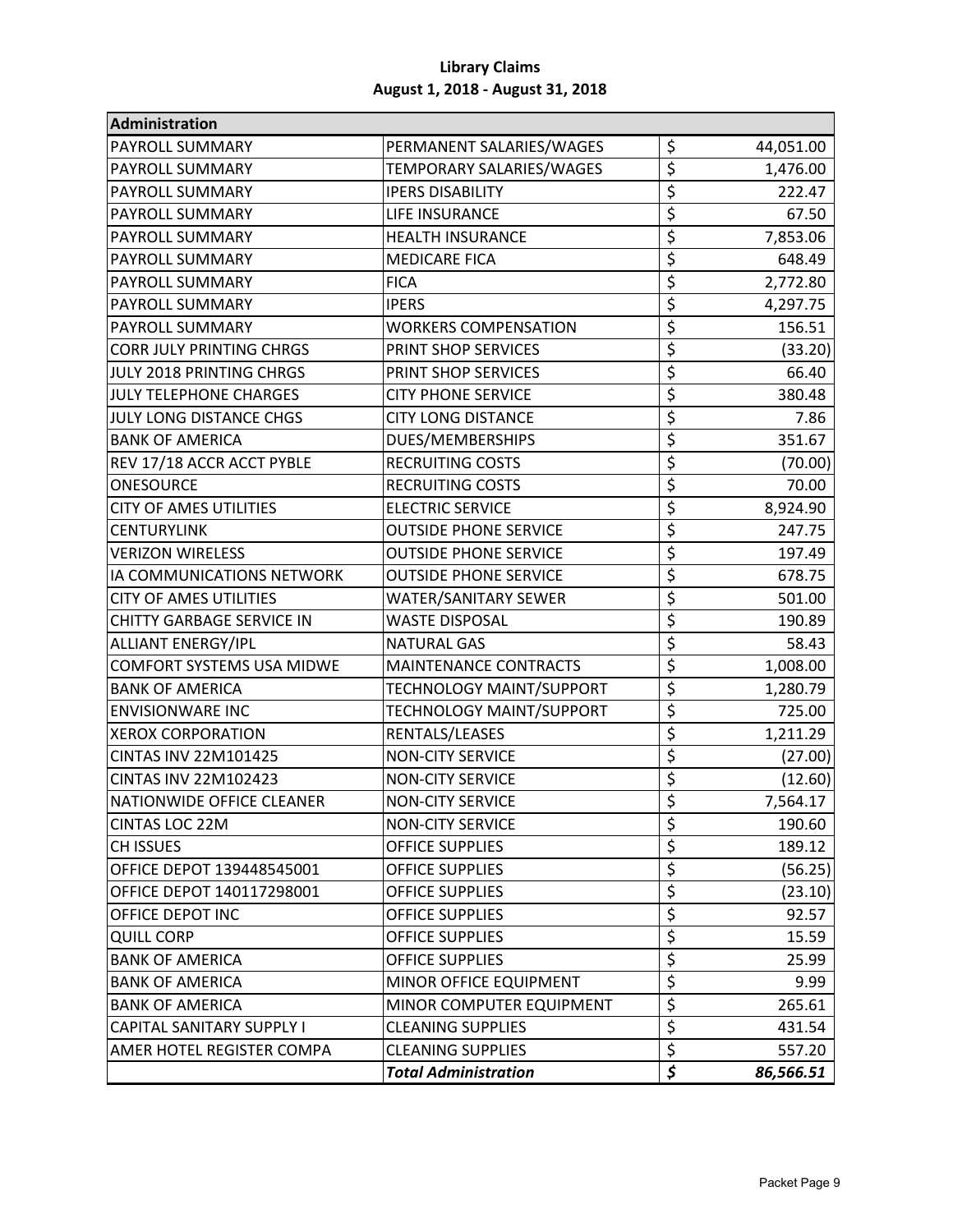| <b>Resource Services</b>         |                                  |                                     |             |
|----------------------------------|----------------------------------|-------------------------------------|-------------|
| PAYROLL SUMMARY                  | PERMANENT SALARIES/WAGES         | \$                                  | 23,207.03   |
| <b>PAYROLL SUMMARY</b>           | <b>IPERS DISABILITY</b>          | $\overline{\boldsymbol{\varsigma}}$ | 101.64      |
| PAYROLL SUMMARY                  | LIFE INSURANCE                   | \$                                  | 47.50       |
| PAYROLL SUMMARY                  | <b>HEALTH INSURANCE</b>          | \$                                  | 4,231.02    |
| PAYROLL SUMMARY                  | <b>MEDICARE FICA</b>             | \$                                  | 310.66      |
| PAYROLL SUMMARY                  | <b>FICA</b>                      | \$                                  | 1,328.29    |
| PAYROLL SUMMARY                  | <b>IPERS</b>                     | \$                                  | 2,190.77    |
| PAYROLL SUMMARY                  | <b>WORKERS COMPENSATION</b>      | \$                                  | 27.86       |
| <b>JULY TELEPHONE CHARGES</b>    | <b>CITY PHONE SERVICE</b>        | $\overline{\boldsymbol{\varsigma}}$ | 190.24      |
| <b>JULY LONG DISTANCE CHGS</b>   | <b>CITY LONG DISTANCE</b>        | \$                                  | 6.56        |
| <b>OCLC INC</b>                  | <b>OUTSIDE PROFESSIONAL SVCS</b> | \$                                  | 28,000.00   |
| <b>BAKER &amp; TAYLOR INC</b>    | <b>EQUIPMENT PARTS/SUPPLIES</b>  | \$                                  | 625.54      |
| <b>CRYSTAL CLEAR WATER</b>       | <b>EQUIPMENT PARTS/SUPPLIES</b>  | \$                                  | 16.00       |
| MIDWEST TAPE                     | <b>EQUIPMENT PARTS/SUPPLIES</b>  | $\overline{\xi}$                    | 197.10      |
| <b>BANK OF AMERICA</b>           | <b>SPECIAL PROJECT SUPPLIES</b>  | \$                                  | 111.95      |
| <b>EBSCO SUBSCRIPTION SERVIC</b> | <b>ELECTRONIC COLLECTION</b>     | \$                                  | 2,250.00    |
| NEWSBANK                         | <b>ELECTRONIC COLLECTION</b>     | \$                                  | 7,675.00    |
| <b>BANK OF AMERICA</b>           | <b>ELECTRONIC COLLECTION</b>     | \$                                  | 31.89       |
| VALUE LINE PUBLISHING LLC        | <b>ELECTRONIC COLLECTION</b>     | \$                                  | 5,900.00    |
| <b>OVERDRIVE</b>                 | ELECTRONIC COLLECTION            | \$                                  | 2,526.92    |
| <b>AMES TRIBUNE</b>              | <b>PERIODICALS</b>               | \$                                  | 995.00      |
| <b>BANK OF AMERICA</b>           | <b>PERIODICALS</b>               | \$                                  | 14.99       |
| <b>DES MOINES REGISTER</b>       | <b>PERIODICALS</b>               | \$                                  | 113.40      |
| REV 17/18 ACCR ACCT PYBLE        | YOUTH COLLECTION                 | \$                                  | (429.95)    |
| <b>BAKER &amp; TAYLOR INC</b>    | YOUTH COLLECTION                 | \$                                  | 2,378.39    |
| <b>RECORDED BOOKS LLC</b>        | YOUTH COLLECTION                 | \$                                  | 64.35       |
| <b>INGRAM LIBRARY SERVICES</b>   | YOUTH COLLECTION                 | \$                                  | 1,261.14    |
| <b>JUNIOR LIBRARY GUILD</b>      | YOUTH COLLECTION                 | $\overline{\xi}$                    | 11,355.10   |
| <b>AMAZON</b>                    | YOUTH COLLECTION                 | $\overline{\xi}$                    | 1,121.09    |
| <b>MIDWEST TAPE</b>              | YOUTH COLLECTION                 | \$                                  | 1,234.21    |
| <b>BANK OF AMERICA</b>           | YOUTH COLLECTION                 | \$                                  | 278.43      |
| PENWORTHY COMPANY                | YOUTH COLLECTION                 | \$                                  | 539.02      |
| <b>CAVENDISH SQUARE</b>          | YOUTH COLLECTION                 | \$                                  | 195.54      |
| REV 17/18 ACCR ACCT PYBLE        | <b>AUDIO-VISUAL COLLECTION</b>   | $\overline{\boldsymbol{\zeta}}$     | (1, 105.87) |
| AMAZON                           | AUDIO-VISUAL COLLECTION          | \$                                  | 1,518.27    |
| <b>MIDWEST TAPE</b>              | <b>AUDIO-VISUAL COLLECTION</b>   | $\overline{\boldsymbol{\varsigma}}$ | 7,246.52    |
| REV 17/18 ACCR ACCT PYBLE        | ADULT PRINT COLLECTION           | \$                                  | (905.91)    |
| <b>BAKER &amp; TAYLOR INC</b>    | ADULT PRINT COLLECTION           | \$                                  | 5,523.69    |
| <b>INGRAM LIBRARY SERVICES</b>   | ADULT PRINT COLLECTION           | \$                                  | 199.42      |
| <b>AMAZON</b>                    | <b>ADULT PRINT COLLECTION</b>    | $\overline{\boldsymbol{\zeta}}$     | 1,401.28    |
| <b>CENTER POINT PUBLISHING</b>   | ADULT PRINT COLLECTION           | \$                                  | 88.68       |
| <b>BANK OF AMERICA</b>           | ADULT PRINT COLLECTION           | \$                                  | 773.30      |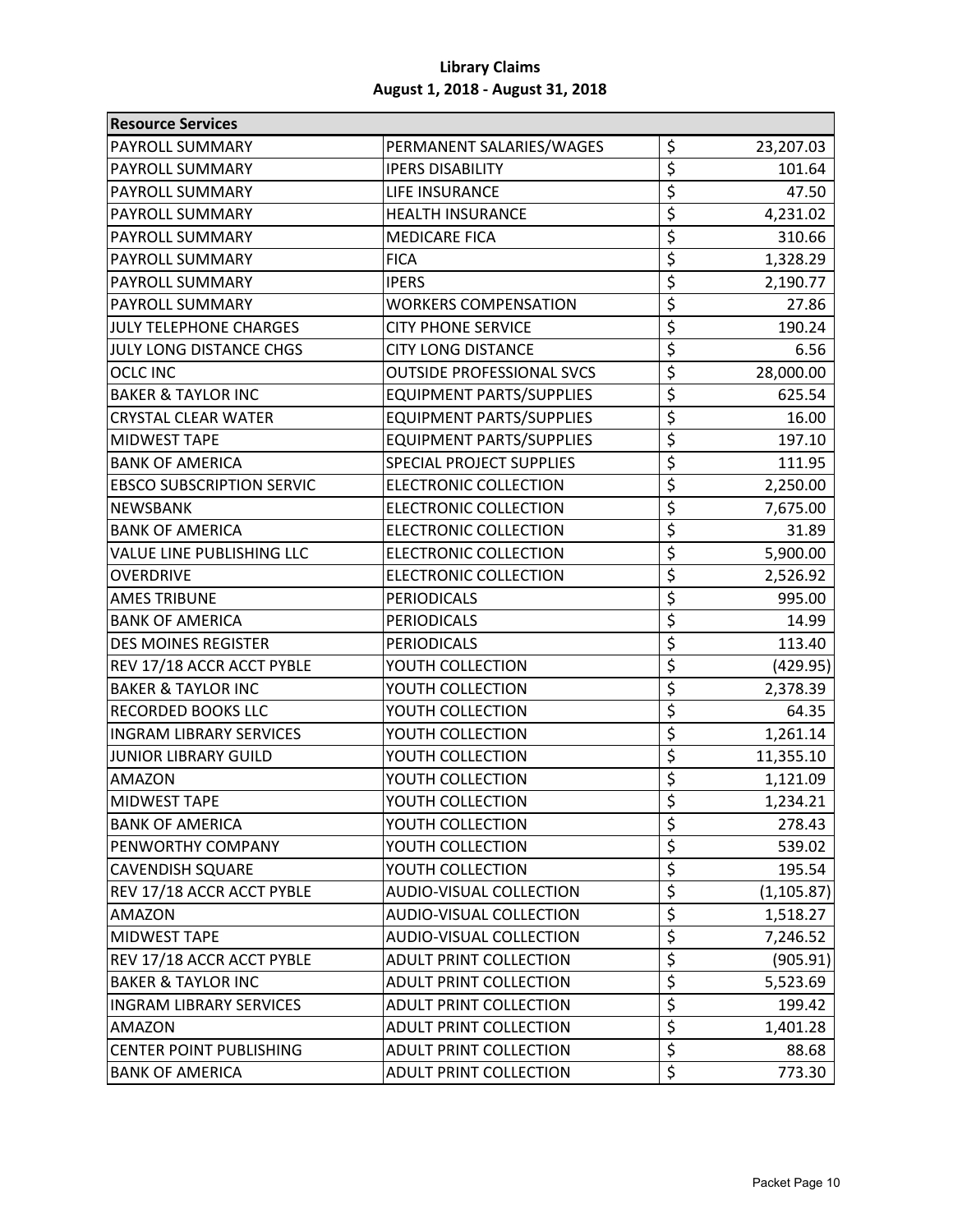| <b>GALE GROUP</b>                | <b>ADULT PRINT COLLECTION</b>    | \$                                  | 289.39     |
|----------------------------------|----------------------------------|-------------------------------------|------------|
| <b>VALUE LINE PUBLISHING LLC</b> | <b>ADULT PRINT COLLECTION</b>    | \$                                  | 1,000.00   |
| <b>GREY HOUSE PUBLISHING INC</b> | <b>ADULT PRINT COLLECTION</b>    | \$                                  | 478.05     |
| <b>INFOGROUP</b>                 | <b>ADULT PRINT COLLECTION</b>    | \$                                  | 550.00     |
| <b>CHARITY WATCH</b>             | <b>ADULT PRINT COLLECTION</b>    | \$                                  | 50.00      |
| <b>HERMSEN, HEATHER</b>          | <b>REFUNDS</b>                   | \$                                  | 31.75      |
|                                  | <b>Total Resource Services</b>   | \$                                  | 115,235.25 |
| <b>Youth Services</b>            |                                  |                                     |            |
| <b>PAYROLL SUMMARY</b>           | PERMANENT SALARIES/WAGES         | \$                                  | 36,370.05  |
| PAYROLL SUMMARY                  | TEMPORARY SALARIES/WAGES         | \$                                  | 4,695.43   |
| <b>PAYROLL SUMMARY</b>           | PAYROLL ADJUSTMENT               | \$                                  | 52.76      |
| <b>IPERS REFUND-WILLIAMSON</b>   | PAYROLL ADJUSTMENT               | \$                                  | (52.76)    |
| PAYROLL SUMMARY                  | VACATION                         | \$                                  | 524.49     |
| PAYROLL SUMMARY                  | <b>IPERS DISABILITY</b>          | \$                                  | 178.94     |
| <b>PAYROLL SUMMARY</b>           | <b>LIFE INSURANCE</b>            | \$                                  | 70.00      |
| <b>PAYROLL SUMMARY</b>           | <b>HEALTH INSURANCE</b>          | \$                                  | 6,294.42   |
| PAYROLL SUMMARY                  | <b>MEDICARE FICA</b>             | \$                                  | 578.40     |
| <b>PAYROLL SUMMARY</b>           | <b>FICA</b>                      | \$                                  | 2,473.32   |
| <b>PAYROLL SUMMARY</b>           | <b>IPERS</b>                     | \$                                  | 3,876.56   |
| <b>IPERS REFUND-WILLIAMSON</b>   | <b>IPERS</b>                     | \$                                  | (79.20)    |
| <b>PAYROLL SUMMARY</b>           | <b>WORKERS COMPENSATION</b>      | \$                                  | 124.33     |
| JULY 2018 PRINTING CHRGS         | PRINT SHOP SERVICES              | \$                                  | 25.40      |
| <b>JULY TELEPHONE CHARGES</b>    | <b>CITY PHONE SERVICE</b>        | \$                                  | 285.36     |
| JULY LONG DISTANCE CHGS          | <b>CITY LONG DISTANCE</b>        | \$                                  | 1.14       |
| <b>ALBRIGHT, BRIDGIT</b>         | <b>OUTSIDE PROFESSIONAL SVCS</b> | \$                                  | 50.00      |
| WAGNER, NEVA                     | <b>OUTSIDE PROFESSIONAL SVCS</b> | \$                                  | 50.00      |
| <b>ZERR, DEREK</b>               | <b>OUTSIDE PROFESSIONAL SVCS</b> | \$                                  | 300.00     |
| <b>WALLACE, ROSS</b>             | <b>OUTSIDE PROFESSIONAL SVCS</b> | \$                                  | 50.00      |
| CASTLE, ANDRA                    | <b>OUTSIDE PROFESSIONAL SVCS</b> | \$                                  | 130.00     |
| LIB 8/8/18                       | <b>CONFERENCES</b>               | $\overline{\boldsymbol{\varsigma}}$ | (390.98)   |
| <b>BANK OF AMERICA</b>           | <b>CONFERENCES</b>               | $\overline{\mathsf{s}}$             | 408.98     |
| <b>BANK OF AMERICA</b>           | <b>FOOD</b>                      | \$                                  | 17.70      |
| HEID, JERRI                      | <b>FOOD</b>                      | \$                                  | 15.88      |
| REV 17/18 ACCR ACCT PYBLE        | SPECIAL PROJECT SUPPLIES         | $\overline{\boldsymbol{\varsigma}}$ | (8.99)     |
| <b>AMAZON</b>                    | SPECIAL PROJECT SUPPLIES         | \$                                  | 63.43      |
| <b>BANK OF AMERICA</b>           | SPECIAL PROJECT SUPPLIES         | \$                                  | 162.35     |
| HEID, JERRI                      | <b>SPECIAL PROJECT SUPPLIES</b>  | \$                                  | 3.81       |
|                                  | <b>Total Youth Services</b>      | $\overline{\boldsymbol{\zeta}}$     | 56,270.82  |
| <b>Adult Services</b>            |                                  |                                     |            |
| PAYROLL SUMMARY                  | PERMANENT SALARIES/WAGES         | \$                                  | 36,104.40  |
| PAYROLL SUMMARY                  | <b>IPERS DISABILITY</b>          | \$                                  | 138.57     |
| PAYROLL SUMMARY                  | LIFE INSURANCE                   | \$                                  | 75.00      |
| PAYROLL SUMMARY                  | <b>HEALTH INSURANCE</b>          | $\overline{\xi}$                    | 5,831.34   |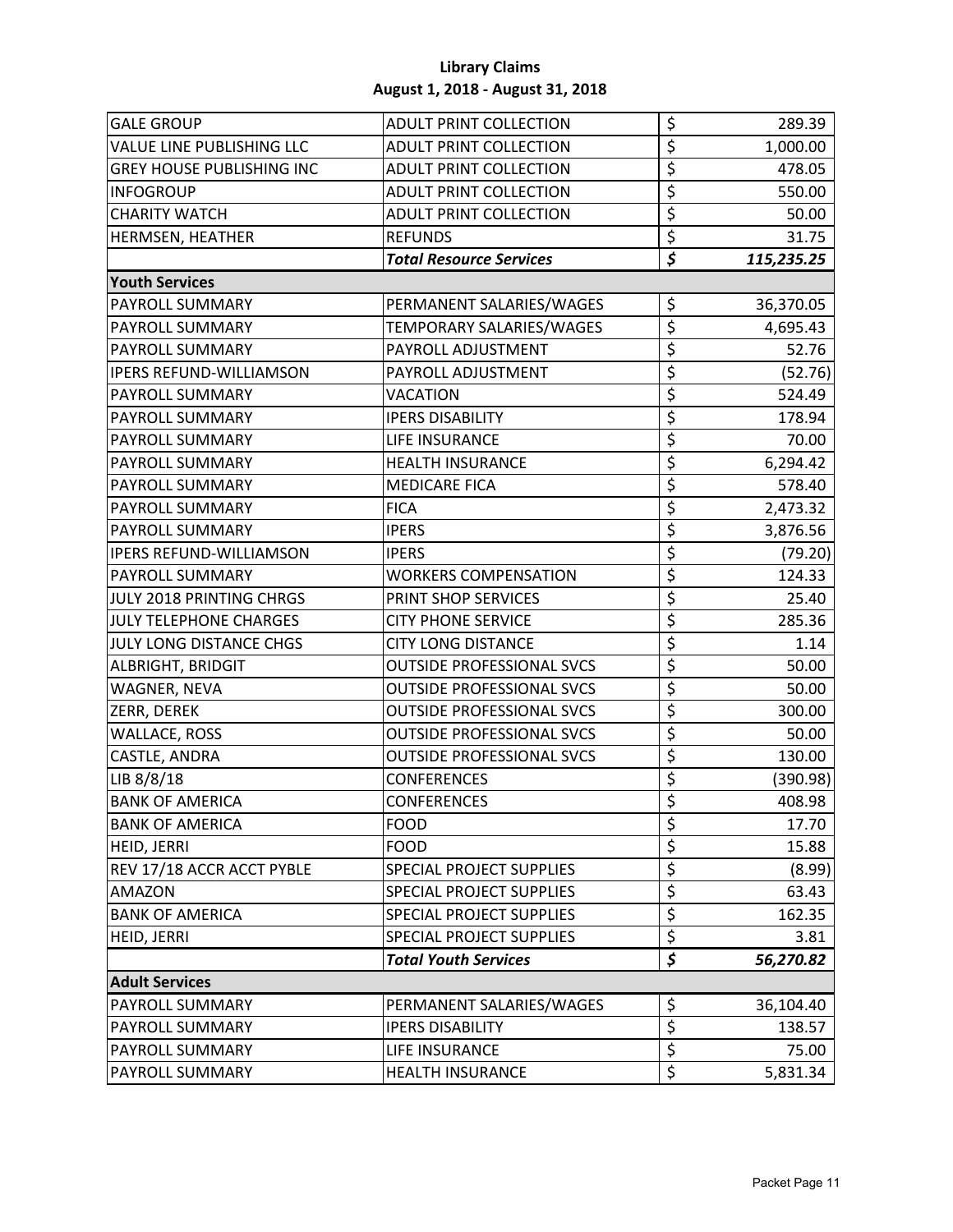| PAYROLL SUMMARY                  | <b>MEDICARE FICA</b>                   | \$                              | 509.32      |
|----------------------------------|----------------------------------------|---------------------------------|-------------|
| <b>PAYROLL SUMMARY</b>           | <b>FICA</b>                            | \$                              | 2,177.80    |
| PAYROLL SUMMARY                  | <b>IPERS</b>                           | \$                              | 3,408.26    |
| PAYROLL SUMMARY                  | <b>WORKERS COMPENSATION</b>            | \$                              | 43.31       |
| MUNIC CODE 2018-3                | PRINT SHOP SERVICES                    | \$                              | 41.00       |
| JULY TELEPHONE CHARGES           | <b>CITY PHONE SERVICE</b>              | \$                              | 285.36      |
| JULY LONG DISTANCE CHGS          | <b>CITY LONG DISTANCE</b>              | $\overline{\xi}$                | 3.02        |
|                                  | <b>Total Adult Services</b>            | \$                              | 48,617.38   |
| <b>Customer Account Services</b> |                                        |                                 |             |
| PAYROLL SUMMARY                  | PERMANENT SALARIES/WAGES               | \$                              | 43,255.91   |
| REVERSE FY18 WAGE ACCRUAL        | PERMANENT SALARIES/WAGES               | \$                              | (239.84)    |
| PAYROLL SUMMARY                  | TEMPORARY SALARIES/WAGES               | \$                              | 12,222.55   |
| REVERSE FY18 WAGE ACCRUAL        | TEMPORARY SALARIES/WAGES               | \$                              | (5, 394.78) |
| REVERSE FY18 WAGE ACCRUAL        | <b>COMPENSATORY TIME</b>               | $\overline{\xi}$                | (84.71)     |
| PAYROLL SUMMARY                  | PAYROLL ADJUSTMENT                     | \$                              | 8.03        |
| OLTMAN, KATHLEEN                 | PAYROLL ADJUSTMENT                     | \$                              | (343.19)    |
| REVERSE FY18 WAGE ACCRUAL        | VACATION                               | \$                              | (254.17)    |
| PAYROLL SUMMARY                  | <b>IPERS DISABILITY</b>                | \$                              | 184.01      |
| <b>PAYROLL SUMMARY</b>           | LIFE INSURANCE                         | \$                              | 87.50       |
| <b>PAYROLL SUMMARY</b>           | <b>HEALTH INSURANCE</b>                | \$                              | 5,721.84    |
| <b>PAYROLL SUMMARY</b>           | <b>MEDICARE FICA</b>                   | \$                              | 772.29      |
| REVERSE FY18 WAGE ACCRUAL        | <b>MEDICARE FICA</b>                   | \$                              | (86.62)     |
| <b>PAYROLL SUMMARY</b>           | <b>FICA</b>                            | \$                              | 3,302.22    |
| REVERSE FY18 WAGE ACCRUAL        | <b>FICA</b>                            | \$                              | (370.36)    |
| <b>PAYROLL SUMMARY</b>           | <b>IPERS</b>                           | \$                              | 5,237.90    |
| OLTMAN, KATHLEEN                 | <b>IPERS</b>                           | $\overline{\boldsymbol{\zeta}}$ | (515.07)    |
| PAYROLL SUMMARY                  | <b>WORKERS COMPENSATION</b>            | \$                              | 154.19      |
| JULY TELEPHONE CHARGES           | <b>CITY PHONE SERVICE</b>              | \$                              | 332.92      |
| JULY LONG DISTANCE CHGS          | <b>CITY LONG DISTANCE</b>              | \$                              | 11.80       |
| <b>AUTOMATED MERCHANT SYSTEM</b> | <b>OUTSIDE PROFESSIONAL SVCS</b>       | $\overline{\xi}$                | 387.56      |
| <b>FRIEDRICH, KATIE</b>          | TRAVEL/MEETINGS                        | $\overline{\mathsf{S}}$         | 12.04       |
| CHOATE, ERIKA                    | TRAVEL/MEETINGS                        | \$                              | 12.24       |
| <b>BANK OF AMERICA</b>           | <b>TRAINING</b>                        | $\overline{\boldsymbol{\zeta}}$ | 18.29       |
| MORTON, MARY                     | <b>TRAINING</b>                        | \$                              | 111.18      |
| UNIQUE MANAGEMENT SERVICE        | <b>NON-CITY SERVICE</b>                | \$                              | 241.65      |
| OFFICE DEPOT 130807132001        | OFFICE SUPPLIES                        | \$                              | (155.28)    |
| OFFICE DEPOT INC                 | OFFICE SUPPLIES                        | \$                              | 155.28      |
|                                  | <b>Total Customer Account Services</b> | \$                              | 64,785.38   |
|                                  | <b>Grand Total:</b>                    | \$                              | 371,475.34  |
|                                  |                                        |                                 |             |
| <b>Charles Glatz, President</b>  | Sarah Barchman, Secretary              |                                 | <b>Date</b> |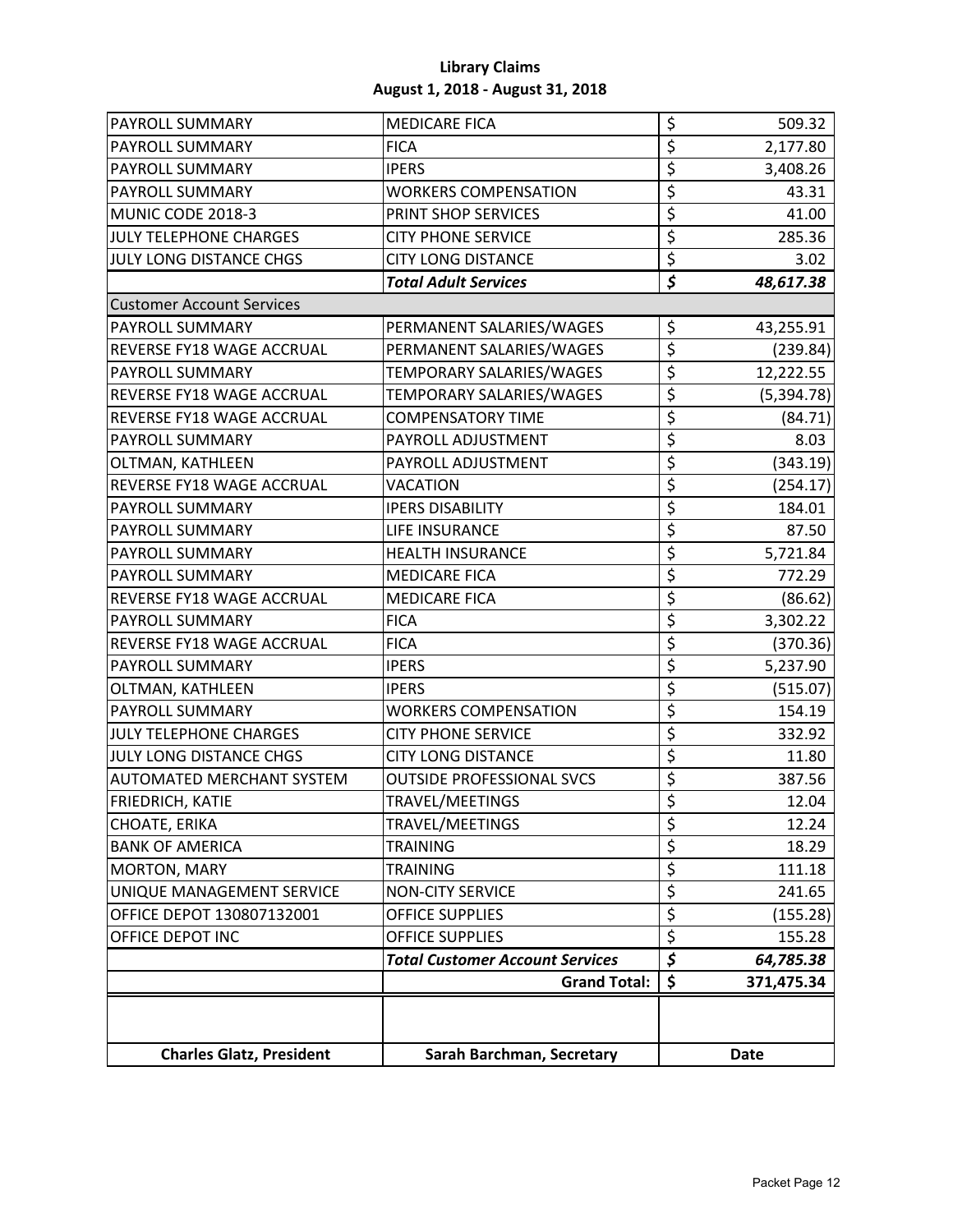| Ames Public Library                               |                          |                          |                          |                          |           |
|---------------------------------------------------|--------------------------|--------------------------|--------------------------|--------------------------|-----------|
| 2017/18 Expenditure Summary - All Funding Sources |                          |                          |                          |                          |           |
| Period 13                                         |                          |                          |                          |                          |           |
| $12$ month = $100\%$                              |                          |                          |                          |                          |           |
|                                                   |                          | Fund 239                 | <b>Fund 241</b>          | Future                   |           |
|                                                   | General                  | Friends                  | Donations                | Needs                    | Total     |
|                                                   | Fund                     | Foundation               | & Grants                 | Fund                     | Expenses  |
| Gilman, Smith & Feinberg:                         |                          |                          |                          |                          |           |
| <b>Adult Collection (Smith)</b>                   |                          |                          |                          |                          |           |
| Youth Collection (Gilman & Feinberg)              |                          |                          |                          |                          |           |
| <b>Total Bequest</b>                              | $\overline{\phantom{a}}$ | $\overline{\phantom{m}}$ | $\overline{\phantom{a}}$ | $\overline{\phantom{a}}$ |           |
|                                                   |                          |                          |                          |                          |           |
| Administration:                                   |                          |                          |                          |                          |           |
| General Administration                            | 1,311,955                | 2,442                    | $\overline{\phantom{a}}$ |                          | 1,314,398 |
| <b>Total Administration</b>                       | 1,311,955                | 2,442                    | $\overline{\phantom{a}}$ | $\overline{\phantom{a}}$ | 1,314,398 |
|                                                   |                          |                          |                          |                          |           |
| <b>Resource Services:</b>                         |                          |                          |                          |                          |           |
| <b>Collections Administration</b>                 | 413,667                  |                          |                          |                          | 413,667   |
| Electronic Collection/Licenses                    | 112,773                  | 47,000                   | 2,292                    |                          | 162,065   |
| Periodicals                                       | 15,775                   |                          |                          |                          | 15,775    |
| Juvenile                                          | 109,352                  | 9,013                    | 126                      |                          | 118,491   |
| Audio/Visual Collection                           | 92.013                   | 9,199                    |                          |                          | 101,212   |
| <b>Adult Collection</b>                           | 146,804                  | 6,337                    | 548                      |                          | 153,689   |
|                                                   |                          |                          |                          |                          |           |
| Refunds<br><b>Total Resource Services</b>         | 728                      |                          |                          |                          | 728       |
|                                                   | 891,111                  | 71,548                   | 2.966                    | $\sim$                   | 965,625   |
|                                                   |                          |                          |                          |                          |           |
| Youth Services:                                   | 620,041                  |                          |                          |                          | 620,041   |
| <b>Outside Professional Services</b>              |                          | 10,100                   |                          |                          | 10,100    |
| Food & Feed                                       |                          | 996                      | 1,553                    |                          | 2,549     |
| Project Smyles                                    |                          |                          | 23,728                   |                          | 23,728    |
| <b>Books for Babies</b>                           |                          |                          | 14,197                   |                          | 14,197    |
| <b>Special Project Supplies</b>                   |                          | 10,797                   | 2,606                    |                          | 13,403    |
| <b>HBRA</b>                                       |                          |                          | 2,486                    |                          | 2,486     |
| <b>Total Youth Services</b>                       | 620,041                  | 21,892                   | 44,571                   |                          | 686,504   |
|                                                   |                          |                          |                          |                          |           |
| <b>Adult Services:</b>                            | 576,176                  |                          |                          |                          | 576,176   |
| Food                                              |                          | 278                      |                          |                          | 278       |
| <b>Outside Professional Services</b>              |                          | 4,015                    |                          |                          | 4,015     |
| <b>Special Project Supplies</b>                   |                          | 4,554                    |                          |                          | 4,554     |
| <b>Total Adult Services</b>                       | 576,176                  | 8,847                    | $\overline{\phantom{a}}$ | $\overline{\phantom{a}}$ | 585,023   |
|                                                   |                          |                          |                          |                          |           |
| <b>Customer Account Services:</b>                 |                          |                          |                          |                          |           |
| <b>Circulation Services</b>                       | 802,727                  |                          |                          |                          | 802,727   |
| <b>Total Customer Acount Services</b>             | 802,727                  | $\overline{\phantom{a}}$ | $\overline{\phantom{a}}$ | $\overline{\phantom{a}}$ | 802,727   |
|                                                   |                          |                          |                          |                          |           |
| Library Improvements:                             |                          | 6,249                    |                          |                          | 6,249     |
|                                                   |                          |                          |                          |                          |           |
| Small Talk Grant:                                 |                          | 57,246                   |                          |                          | 57,246    |
|                                                   |                          |                          |                          |                          |           |
| Library Merchandise                               |                          | 2,456                    |                          |                          | 2,456     |
|                                                   |                          |                          |                          |                          |           |
| Kinney-Lindstrom Grant:                           |                          |                          | 7,065                    |                          | 7,065     |
|                                                   |                          |                          |                          |                          |           |
| Carver Trust Grant:                               |                          |                          | 883                      |                          | 883       |
|                                                   |                          |                          |                          |                          |           |
| <b>Total Expenses</b>                             | 4,202,011                | 170,681                  | 55,485                   | $\overline{\phantom{a}}$ | 4,428,176 |
|                                                   |                          |                          |                          |                          |           |
|                                                   |                          |                          |                          |                          |           |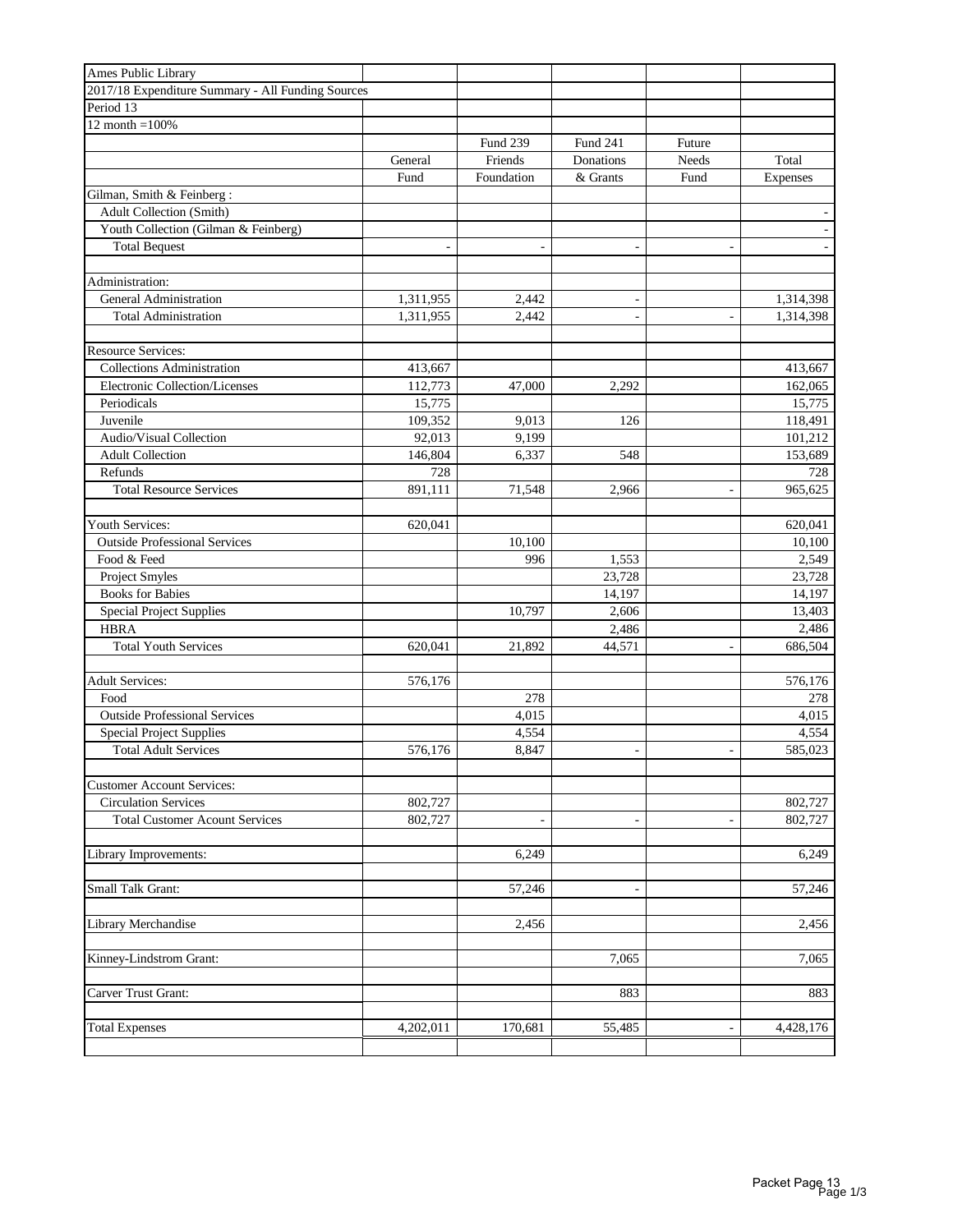#### 2017/18 Ames Public Library General Fund Expenditure Comparisons Period 13

12 month =100%

|                  |                     |                                                                                         | <b>Expense-Budget Comparisons</b>                                                                  |
|------------------|---------------------|-----------------------------------------------------------------------------------------|----------------------------------------------------------------------------------------------------|
| <b>YTD</b>       | % Change            | <b>YTD</b>                                                                              | % of Total<br>Budget*                                                                              |
| 2016/17          | from $2016/17$      |                                                                                         | 2017/18<br><b>Budget Spent</b>                                                                     |
|                  |                     |                                                                                         |                                                                                                    |
| 2.147.307<br>-\$ | 5.1%                |                                                                                         | 2.280.517<br>99.0%                                                                                 |
| 686,718          | 3.5%<br>710.889     |                                                                                         | 96.2%<br>738,689                                                                                   |
| 149,273          | 144,628<br>$-3.1\%$ |                                                                                         | 144.142<br>100.3%                                                                                  |
| 441,740          | 11.2%<br>491,110    |                                                                                         | 100.3%<br>489,732                                                                                  |
| 89,016           | 24.1%<br>110.449    |                                                                                         | 96.7%<br>114.192                                                                                   |
| 444.341          | 476,717<br>7.3%     |                                                                                         | 477.651<br>99.8%                                                                                   |
| 1.776            | 728<br>$-59.0\%$    |                                                                                         | 104.0%<br>728<br>700                                                                               |
|                  | 10,276              |                                                                                         | 0.0%<br>29,925                                                                                     |
| 3.960.169        | 6.1%                |                                                                                         | 98.3%<br>4,275,548                                                                                 |
|                  |                     | Year-to-Year Expenditure Comparisons<br><b>YTD</b><br>2017/18<br>2.257.215<br>4,202,011 | 2017/18<br>2,257,215<br>710.889<br>144,628<br>491,110<br>110.449<br>476,717<br>10,276<br>4,202,011 |

| Year-to-Year Expenditure Comparisons |     |                |                            |    |                       | <b>Expense-Budget Comparisons</b> |                    |                                   |
|--------------------------------------|-----|----------------|----------------------------|----|-----------------------|-----------------------------------|--------------------|-----------------------------------|
| <b>YTD</b><br>2016/17                |     | YTD<br>2017/18 | % Change<br>from $2016/17$ |    | <b>YTD</b><br>2017/18 |                                   | Budget*<br>2017/18 | % of Total<br><b>Budget Spent</b> |
|                                      |     |                |                            |    |                       |                                   |                    |                                   |
| 2,147,307                            | \$. | 2.257.215      | 5.1%                       | \$ | 2.257.215             | \$.                               | 2,280,517          | 99.0%                             |
| 686,718                              |     | 710.889        | 3.5%                       |    | 710.889               |                                   | 738,689            | 96.2%                             |
| 149,273                              |     | 144,628        | $-3.1%$                    |    | 144,628               |                                   | 144.142            | 100.3%                            |
| 441,740                              |     | 491.110        | 11.2%                      |    | 491.110               |                                   | 489.732            | 100.3%                            |
| 89,016                               |     | 110.449        | 24.1%                      |    | 110.449               |                                   | 114,192            | 96.7%                             |
| 444.341                              |     | 476.717        | 7.3%                       |    | 476.717               |                                   | 477,651            | 99.8%                             |
| 1,776                                |     | 728            | $-59.0\%$                  |    | 728                   |                                   | 700                | 104.0%                            |
|                                      |     | 10,276         |                            |    | 10.276                |                                   | 29.925             | 0.0%                              |
| 3,960,169                            | \$. | 4.202.011      | 6.1%                       |    | 4.202.011             | \$.                               | 4,275,548          | 98.3%                             |

|                                  | YTD       | YTD       | % Change       |  | YTD       |    | Budget*   | Division % of      |
|----------------------------------|-----------|-----------|----------------|--|-----------|----|-----------|--------------------|
|                                  | 2016/17   | 2017/18   | from $2016/17$ |  | 2017/18   |    | 2017/18   | <b>Grand Total</b> |
| Totals by Division:              |           |           |                |  |           |    |           |                    |
| Administration                   | .192,904  | 1,311,955 | 10.0%          |  | 1,311,955 | S. | 1,309,681 | 31.22%             |
| Operations                       | 191,528   | ۰         | $-100.0\%$     |  |           |    |           | 0.00%              |
| <b>Resource Services</b>         | 847,265   | 891,111   | 5.2%           |  | 891,111   |    | 920,621   | 21.21%             |
| Youth Services                   | 583,960   | 620,041   | 6.2%           |  | 620.041   |    | 623,455   | 14.76%             |
| <b>Adult Services</b>            | 556,609   | 576,176   | 3.5%           |  | 576.176   |    | 588,933   | 13.71%             |
| <b>Customer Account Services</b> | 587,904   | 802.727   | 36.5%          |  | 802.727   |    | 832,858   | 19.10%             |
| <b>Grand Total</b>               | 3,960,169 | 4,202,011 | 6.1%           |  | 4,202,011 |    | 4,275,548 | 100.00%            |

\* Adjusted Budget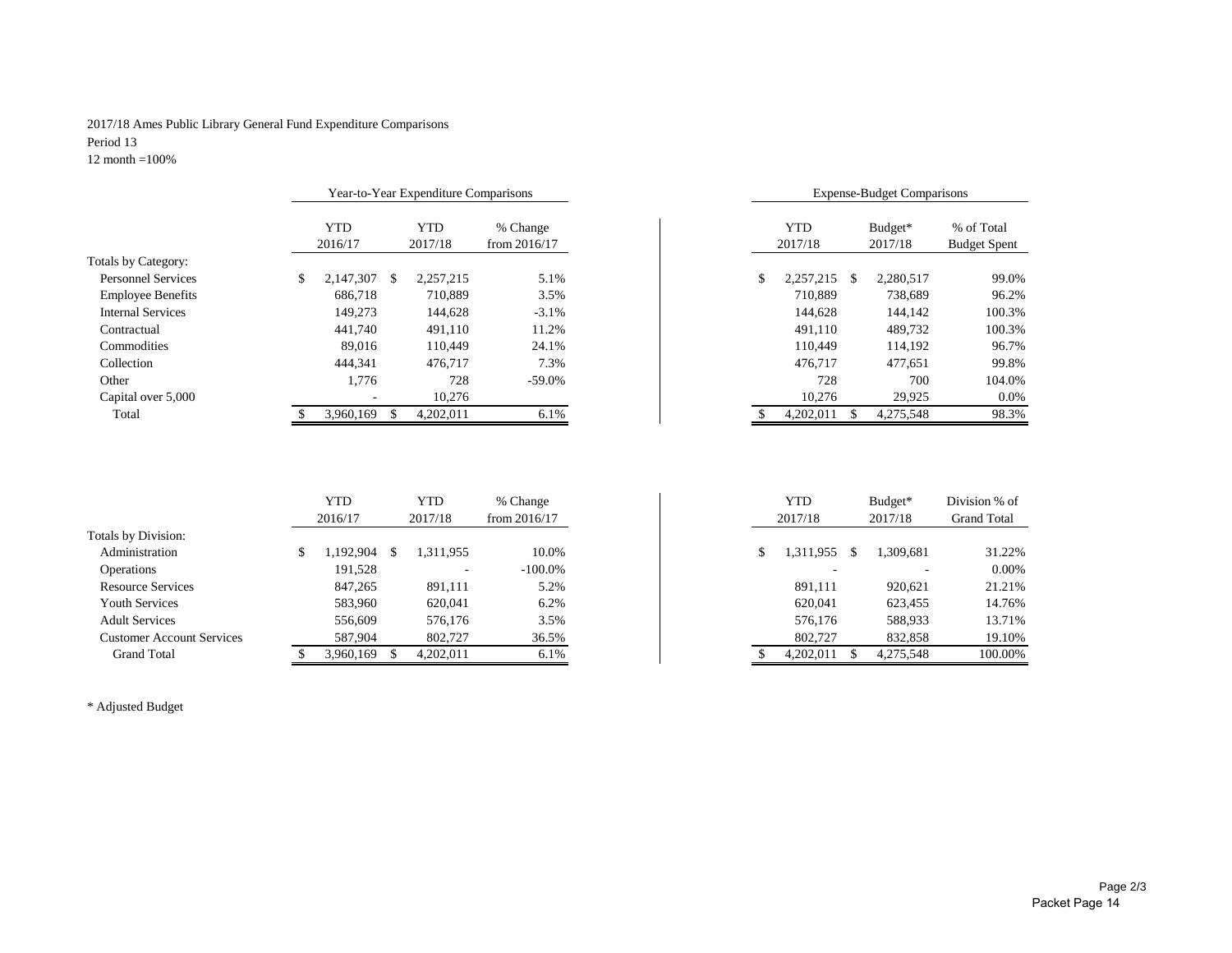

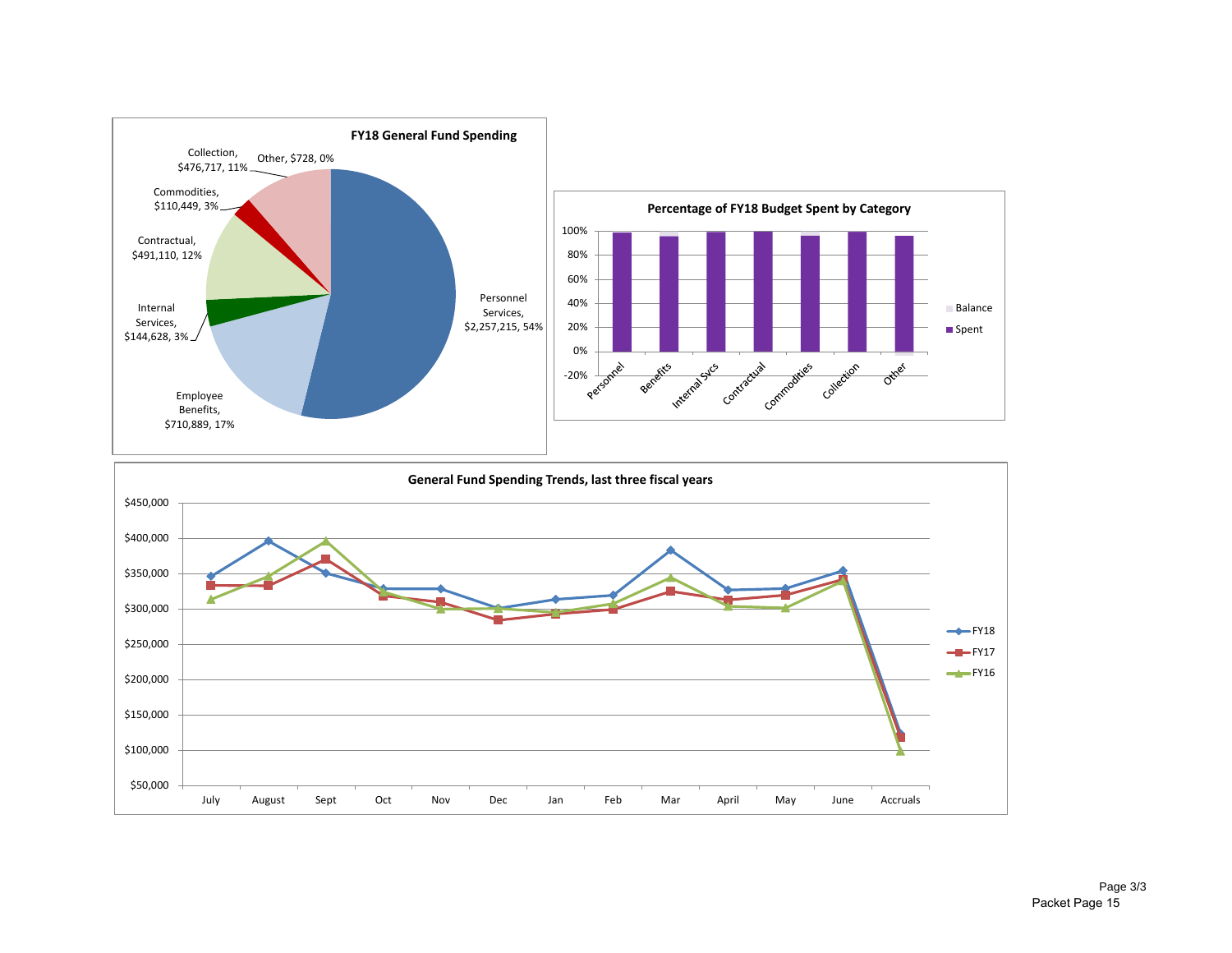



Resolution No. 2018-L002, adopted on January 18, 2018, established the Library's new Future Needs Fund in the amount of \$178,526. Funding sources were:

- \$90,476 in unrestricted bequest funds that had accumulated over many years;
- \$38,395 in unspent funds from the \$1,000,000 pledged from the bequest fund to the Library Renewal Project on July 21, 2011; and
- \$49,655 received from the estate of Mary Beth Henney in 2016.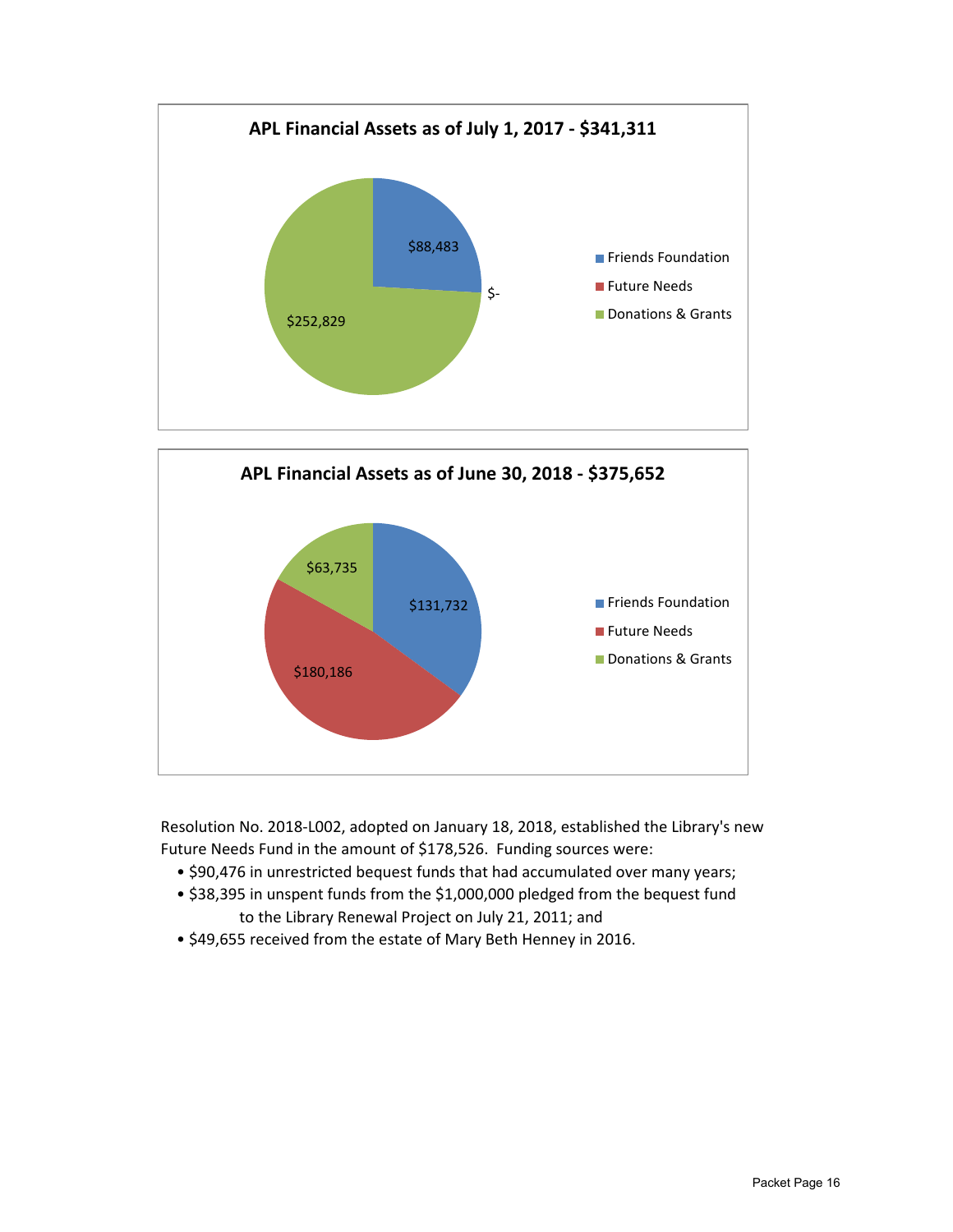

| TO:      | <b>Library Board of Trustees</b> |
|----------|----------------------------------|
| FROM:    | Lynne Carey, Library Director    |
| DATF:    | September 17, 2018               |
| SUBJECT: | Social Networking Policy Review  |

You will see that Policy Review is not included on this month's meeting agenda. A small team of employees has been reviewing the Library's Social Networking Policy over the last couple months, but is not yet ready to bring proposed revisions to the Board for a vote.

The Library' existing policy was primarily based on the City of Ames' *Social Media Policy* and *Facebook Terms of Use*. Another, more comprehensive document created by the City's Information Services Division was recently found and several questions were raised in the American Library Association's *Social Media Guidelines for Public and Academic Libraries* which were adopted in June 2018. Staff needs more time to study these documents and may need the advice of legal counsel.

If possible, proposed changes to the Social Networking Policy will be presented in October.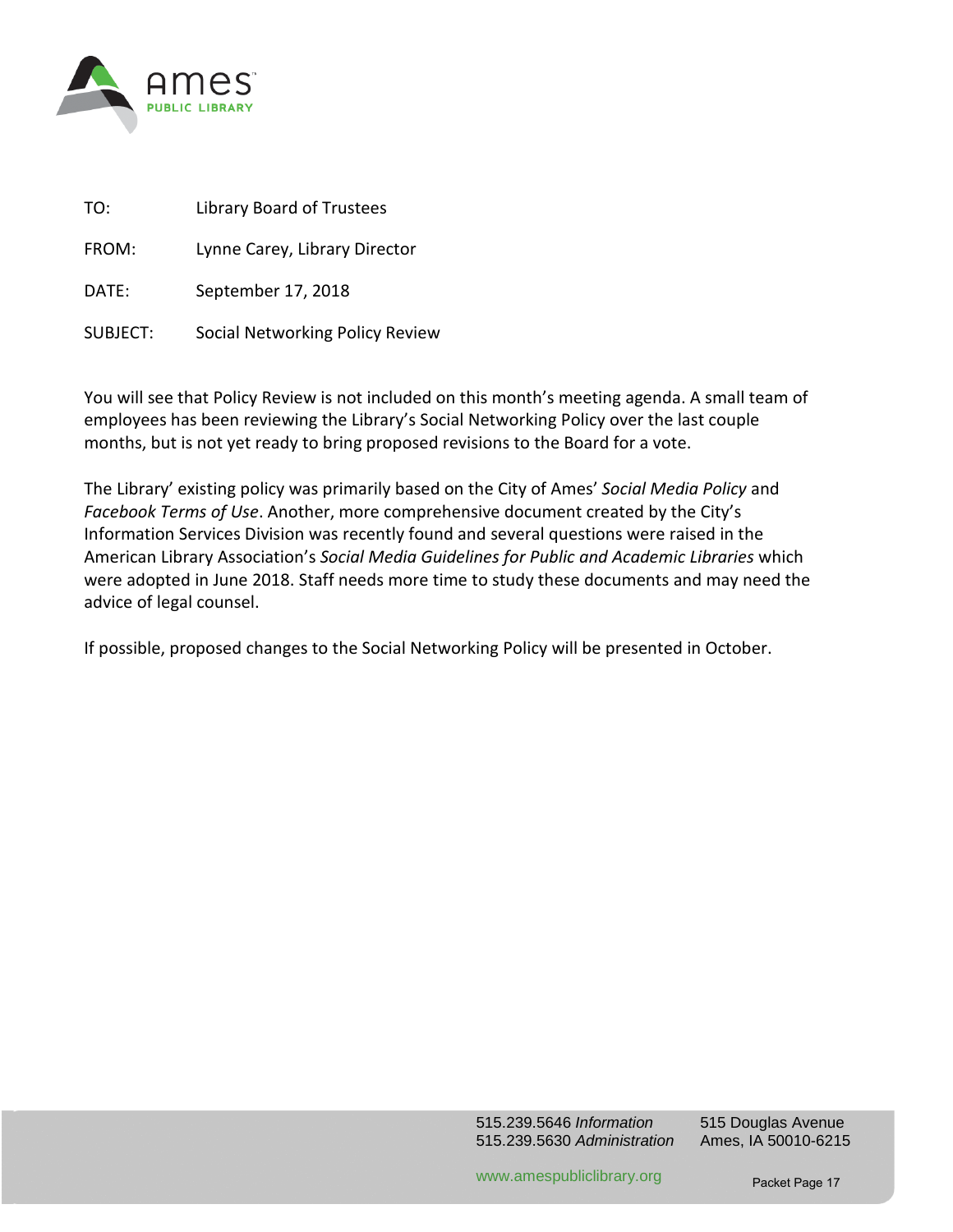# **Guide to Interviews and Questions**

#### **Introduction:**

The interview process is an important opportunity to verify background information about a candidate and appraise how they think and problem-solve. Below are some suggestions to ensure the interview process meets the City's goals of being legal, objective, and effective.

#### **Before the interview:**

**Prepare the questions and the scoring** – The questions should be agreed upon in advance of the first interview, and should not change once interviewing begins. Review the grading scale and think about what you would like to learn with each question. What would you expect to hear in a wellformed answer, and what would you think makes for a less effective answer?

**Review the candidates' materials** – It is important to review the candidate's application materials prior to the interview. Familiarize yourself with the candidate's background so your time can be spent gaining new information from the candidate. It is also helpful to review the job description prior to the interview, so you can answer questions from the candidate.

#### **Interview Time:**

**Make the candidate feel welcome** – The goal is not to intimidate. When the candidate arrives, introduce yourself and welcome the candidate. The person leading the interview should clearly and slowly explain how many questions there are and how much time is allotted for the interview, along with any other important reminders (e.g., if time will be provided for the candidate to ask questions at the end of the interview, mention that now). The first one or two questions are usually designed to allow the candidate to get into a groove and feel more comfortable, before the trickier, more indepth questions are asked.

When the candidate begins to respond to a question, pause a few moments to make eye contact and listen before you being to write down notes, to signal to the candidate you are paying attention. For longer interviews, it may be helpful to provide a reminder halfway through of how many questions and how much time remain, so the candidate can adjust. Offering time for the candidate to ask questions is a great way for the candidate to be able to interview you, too. Remember, the candidate has to feel good about working here, just as you have to feel good about the candidate!

**Stay consistent** – It is important to ensure candidates are judged through similar lines of questions, but it is okay to ask follow-up questions and probe further if you need clarification. Ask for examples, the candidate's specific role in a project, or the philosophy that guided the candidate's approach if you feel it would help explain things further to you. Do not be afraid to ask tough questions if there is a job-related area that has you concerned. Feel free to ask your H.R. representative for help in advance if you wish to strategize about the way you approach a question.

**Keep questions independent** – If a candidate does exceptionally well (or poorly) on one question, do not use that as a basis to grade the person higher (or lower) on other questions. Judge each response independently from the other responses given by the candidate.